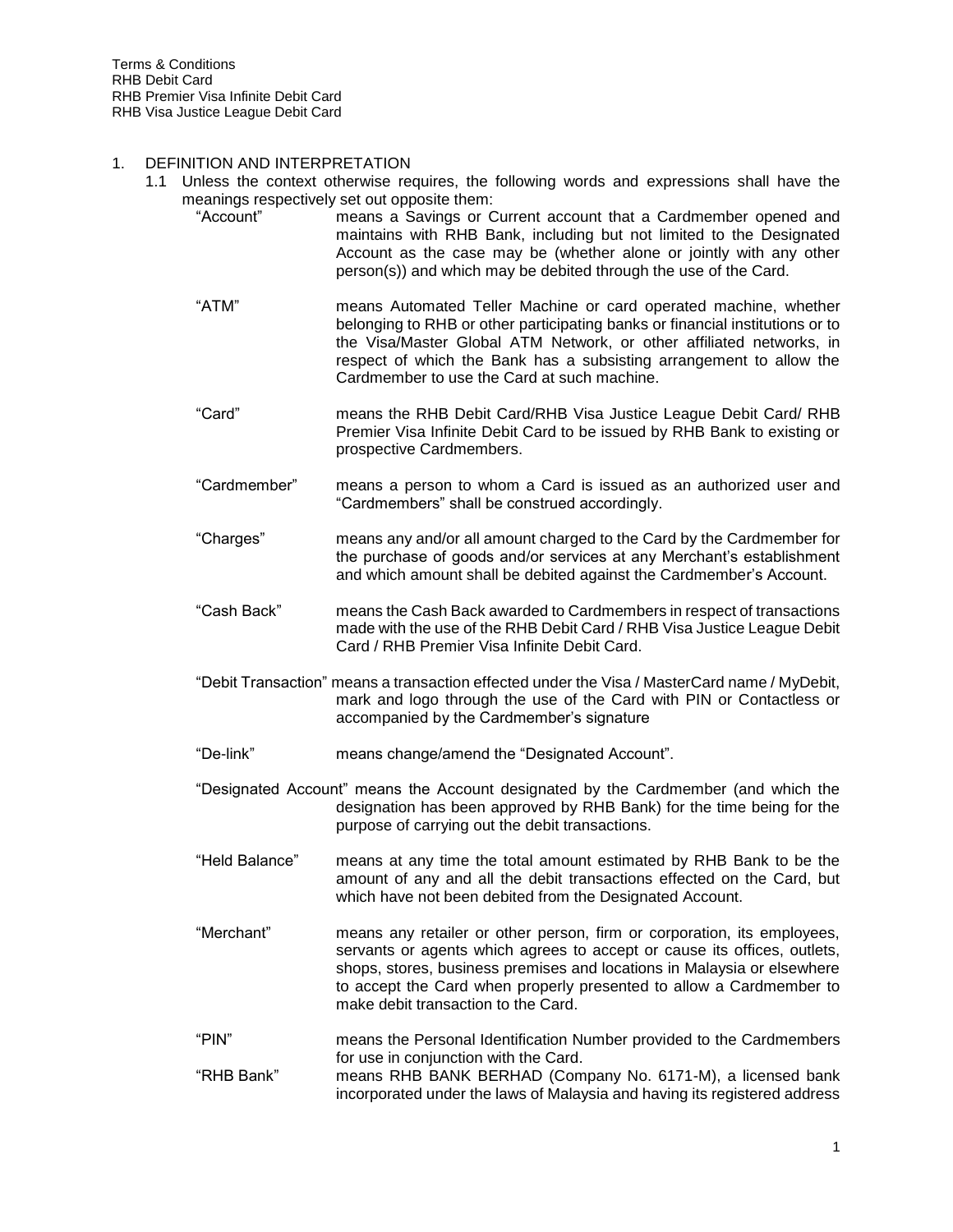at Level 10, Tower One, RHB Centre, Jalan Tun Razak, 50400 Kuala Lumpur and its business address at Card Centre office at Level 12, Menara Yayasan Tun Razak, No. 200, Jalan Bukit Bintang, 55100 Kuala Lumpur and its successors in title and assigns.

- "Reward Programme" means the programme under which RHB Debit Card / RHB Visa Justice League Debit Card / RHB Premier Visa Infinite Debit Cardmembers are are awarded with Cash Back.
- "Statement" means the hardcopy statement of account issued by RHB Bank reflecting the total Transactions.
- "Transaction" means any and all banking transactions effected through the use of the Card and/or PIN and shall include but not limited to, withdrawal of cash, purchase, payment, fund transfer, balance inquiry, deposit of cash and cheque, settlement of bills and any other electronic banking service as RHB Bank shall offer or introduce from time to time (whether via ATM, Point-of-sale (POS) terminal, internet transaction or such other terminals or channels that are available to the Cardmember). For the avoidance of doubt, the term "Transaction" shall include "Debit Transactions".
- 1.2 Unless there is something in the subject or context inconsistent with such construction or unless it is otherwise expressly provided:
	- a) words denoting one gender include all other genders and words denoting the singular include the plural and vice versa;
	- b) words denoting persons shall also include their respective heirs, personal representatives and successors in title or permitted assigns;
	- c) any reference to a sub-clause, clause or party is to the relevant sub-clause, clause or party of and to this Terms and Conditions and includes all amendments and modifications made to this Terms and Conditions from time to time in force;
	- d) any reference to a statutory provision includes any modification, consolidation or re-enactments for the time being in force and all statutory instruments or orders made pursuant thereto;
	- e) the word "Ringgit Malaysia" and the abbreviation "RM" mean the lawful currency of Malaysia;
	- f) any reference to a "Business Day" is to a day on which RHB Bank is open for business in Kuala Lumpur;
	- g) if any period of time falls on a day, which is not a Business Day, then that period is to be deemed to only expire on the next business day;
	- h) the headings in this Terms and Conditions are inserted merely for convenience of reference and shall not affect the interpretation of the provisions herein contained.

# 2. APPLICATION AND ACCEPTANCE

## 2.1 RHB PREMIER VISA INFINITE DEBIT CARD

Customers of RHB Bank of the age of eighteen (18) years and above who are holding Savings or Current account are eligible to apply for the RHB Premier Visa Infinite Debit Card. In the case of joint Savings or Current account, only holders of joint account with the instruction of "either to-sign" can apply for the Card.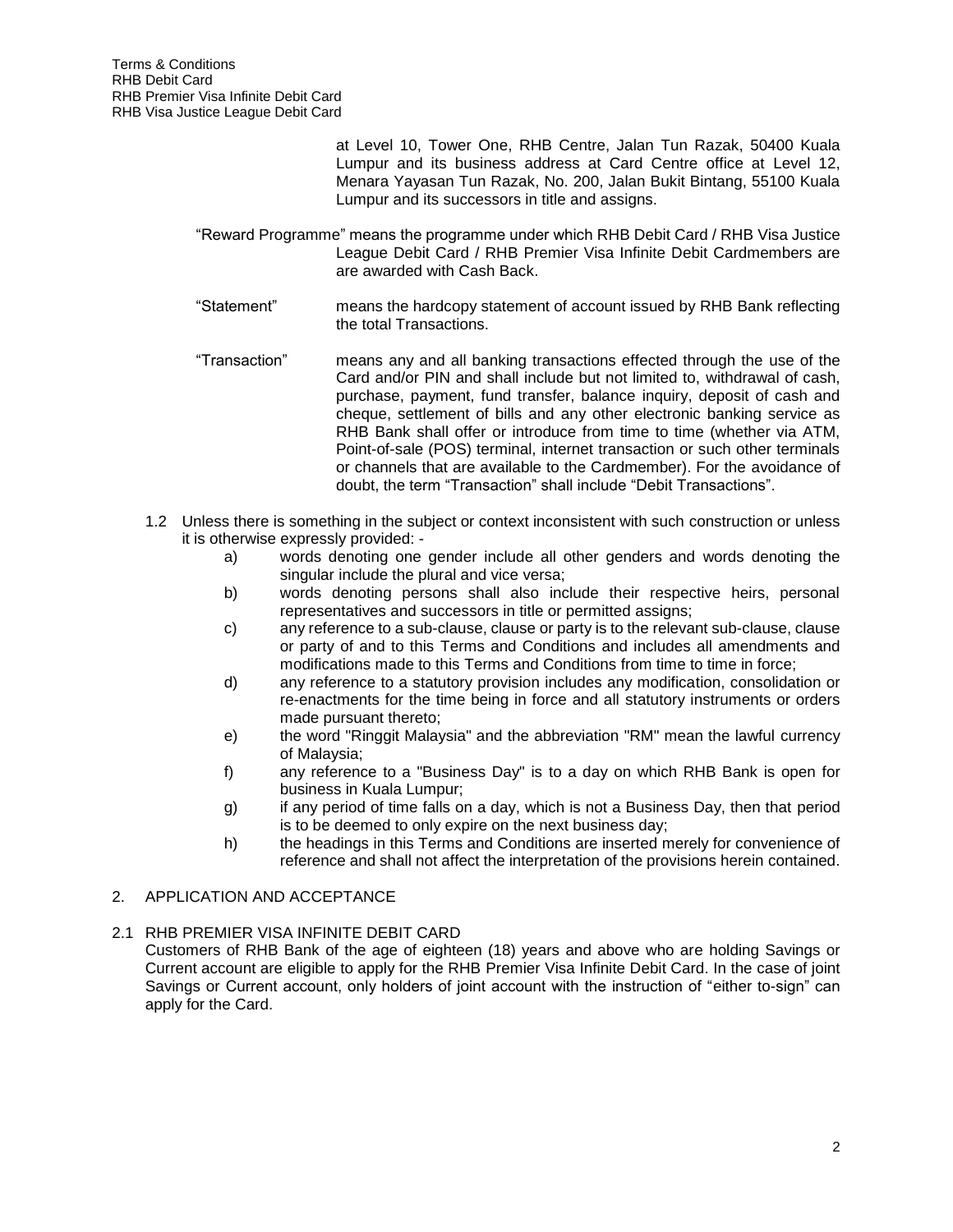# RHB DEBIT CARD / RHB VISA JUSTICE LEAGUE DEBIT CARD

Customers of RHB Bank of the age of eighteen (18) years and above who are holding Savings or Current account are eligible to apply for the RHB Debit Card. In the case of joint Savings or Current account, only holders of joint account with the instruction of "either to-sign" can apply for the Card.

Customers of RHB Bank of the age of twelve (12) years and above who are holding Savings account or Current account are eligible to apply for the RHB Debit Card / RHB Visa Justice League Debit Card. In the case of joint Savings or Current account for individuals 18 years and above, only holders of joint account with the instruction of "either to-sign" can apply for the Card.

## 2.2 RHB PREMIER VISA INFINITE DEBIT CARD

An applicant for the Card must complete the provided application form and submit it to RHB Bank or its appointed nominee(s) or appointed agent(s) together with a photocopy of his or her identification card (front and back portion), RHB Bank Savings or Current account passbook or statement with account number and all other documentation and payment as specified therein.

## RHB DEBIT CARD / RHB VISA JUSTICE LEAGUE DEBIT CARD

An applicant for the RHB Debit Card / RHB Visa Justice League Debit Card aged 18 years and above, must complete the provided application form and submit it to RHB Bank or its appointed nominee(s) or appointed agent(s) together with a photocopy of his or her identification card (front and back portion), RHB Bank Savings or Current account passbook or statement with account number and all other documentation and payment as specified therein.

An applicant of the age of 12 years to 17 years must complete the provided application form wherein the indemnity clause is mandatory to be signed by the parents or legal guardian and submit it to RHB Bank or its appointed nominee(s) or appointed agent(s) together with a photocopy of his or her identification card (front and back portion) and parent/legal guardian's identification card (front and back portion), RHB Bank Savings or Current account passbook or statement with account number and all other documentation and payment as specified therein.

- 2.3 RHB Bank shall be entitled at its discretion to approve or disapprove any application for the Card.
- 2.4 By issuance of the Card to the Cardmembers, RHB Bank agrees to make available the facilities of the Card to the Cardmember subject to the terms and conditions herein set out (as may be varied by RHB Bank from time to time by giving notice of twenty-one (21) calendar days).
- 2.5 Upon the receipt of the Card, the Cardmember shall immediately sign at the relevant signature panel on the Card. By using the Card, the Cardmember agrees to be fully bound by the terms and conditions herein set out (as maybe varied by RHB Bank from time to time by giving notice of twenty-one (21) calendar days).
- 2.6 A Cardmember shall only be issued with one Card at any one time, subject to RHB Bank's discretion to issue more than one Card to a Cardmember as it deems fit.
- 2.7 Where a Cardmember has been issued more than one Card, RHB Bank has the right to cancel any cards as RHB Bank may determine at RHB Bank's discretion and the Cardmember shall surrender such Card to RHB Bank.
- 3. USE OF THE CARD
- 3.1 In consideration of RHB Bank issuing the Card to the Cardmember, the Cardmember agrees to abide by the terms and conditions set out herein and such other terms and conditions, amendments and/or additions as RHB Bank may, in its discretion, prescribe from time to time by giving the Cardmember twenty-one (21) calendar days' notice before the effective date in the manner prescribed at clause 13.3.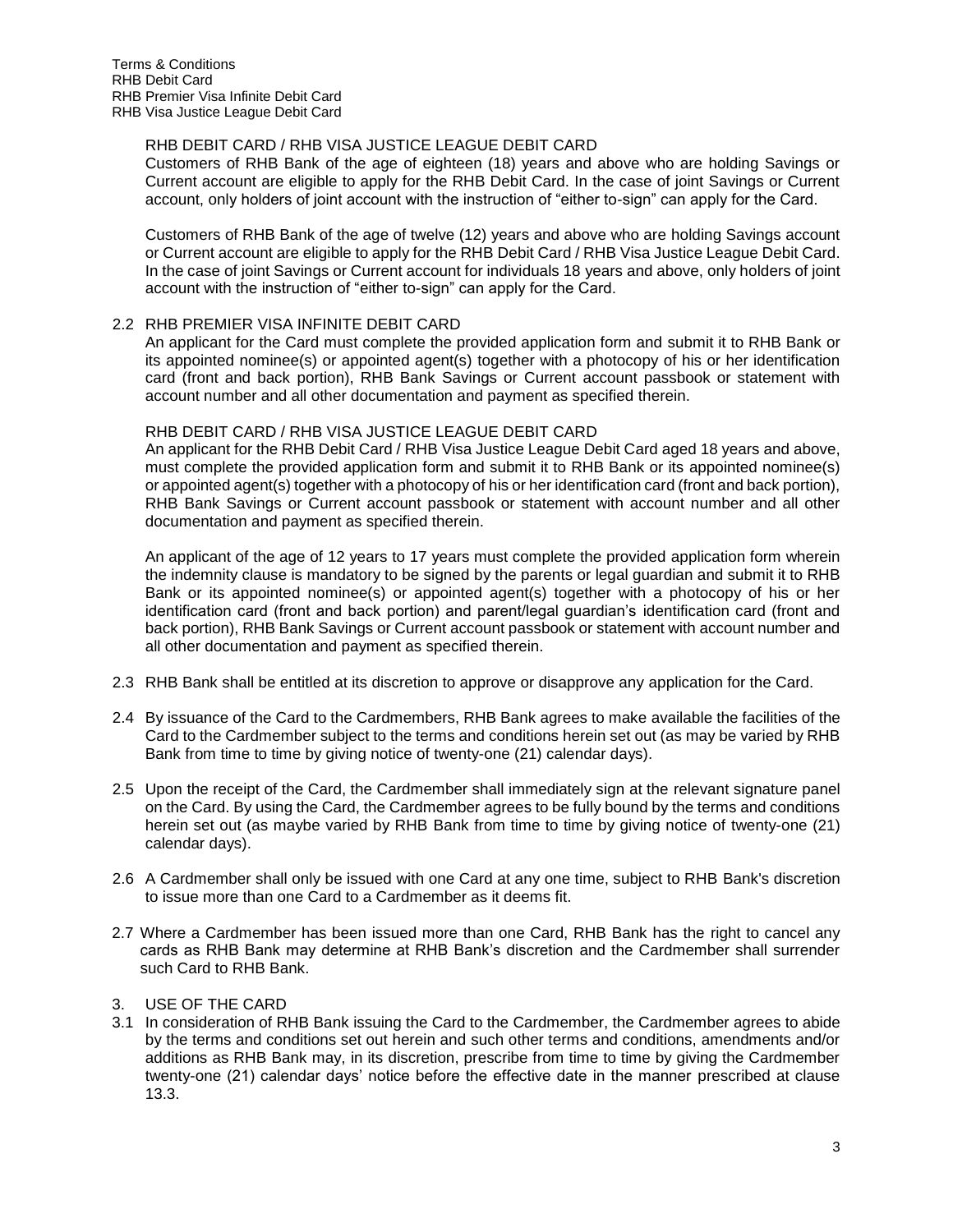- 3.2 The Card is valid only until the Validity Date. Upon the expiry of the Validity Date, the Cardmember shall cut the Card in half across the magnetic stripe and chip ensuring it is completely damaged ("Terminated Card") and return the destroyed card to RHB Bank for a new Card, which shall be issued at the discretion of RHB Bank.
- 3.3 The Card is a debit card for which the Account will be debited when purchases using the Card are made. The Card can be used to purchase goods and services in Malaysia and overseas at participating Merchants for so long as there is the equivalent amount of cash balance in the Account at the point of sale. The Cardmember is responsible to ensure that there is sufficient cash balance in the Account prior to using the Card to purchase goods and/or services. Such purchases are subject to a maximum limit of the amount available in the Account.
- 3.4 The Cardmember is allowed to purchase goods and services online via Visa / MasterCard / MyDebit (for EMV & MyDebit transactions) for so long as there is the equivalent amount of cash balance in the Account at the point of transaction (subject always to such limit as may be determined by RHB Bank for each transaction).
- 3.5 The Cardmember may use the Card in Malaysia at any of RHB Bank's ATM or at any other ATMs that display MEPS ONLY for the withdrawal of cash from the Account. However, the Cardmember may use the Card outside of Malaysia at any ATMs that display Visa or MasterCard or Visa Plus or Cirrus for the withdrawal of cash from the Account.
- 3.6 Any cash withdrawal by the Cardmember will be directly debited to the Account. Withdrawals are subject to a maximum limit of RM5,000.00 in accumulated total per day and a maximum limit of RM1,500.00 per withdrawal transaction.

## 3.7 RHB PREMIER VISA INFINITE DEBIT CARD

The daily accumulated cash withdrawal limit is defaulted at RM3,000.00 during Card's application unless specified otherwise by the Cardmember in the Card's application form. The daily cash withdrawal limit can be changed anytime by the Cardmember to a limit offered as an option by RHB Bank at any over-the-counter RHB Bank branches or any other means as RHB Bank deems fit.

## RHB DEBIT CARD / RHB VISA JUSTICE LEAGUE DEBIT CARD

The daily accumulated cash withdrawal limit is defaulted at RM3,000.00 for Cardmember aged 18 years and above, and RM200 for Cardmember aged 12 to 17 years old during Card's application unless specified otherwise by the Cardmember in the Card's application form. The daily cash withdrawal limit can be changed anytime by the Cardmember to a limit offered as an option by RHB Bank at any over-the-counter RHB Bank branches or any other means as RHB Bank deems fit.

## 3.8 RHB PREMIER VISA INFINITE DEBIT CARD

The daily accumulated purchase limit is defaulted at RM3,000.00 during the application for the Card unless specified otherwise by the Cardmember in the Card's application form. The daily purchase limit can be changed anytime by the Cardmember to a limit offered as an option by RHB Bank at any overthe-counter RHB Bank branches or any other means as RHB Bank deems fit.

Effective 1 June 2015, any overseas or card not present transactions will be blocked by default unless the Cardmember has opted in for the overseas or card not present transactions.

## RHB DEBIT CARD / RHB VISA JUSTICE LEAGUE DEBIT CARD

The daily accumulated purchase limit is defaulted at RM3,000.00 for Cardmember aged 18 years and above, and RM200 for Cardmember aged 12 to 17 years old during the application for the Card unless specified otherwise by the Cardmember in the Card's application form. The daily purchase limit can be changed anytime by the Cardmember to a limit offered as an option by RHB Bank at any over-thecounter RHB Bank branches or any other means as RHB Bank deems fit.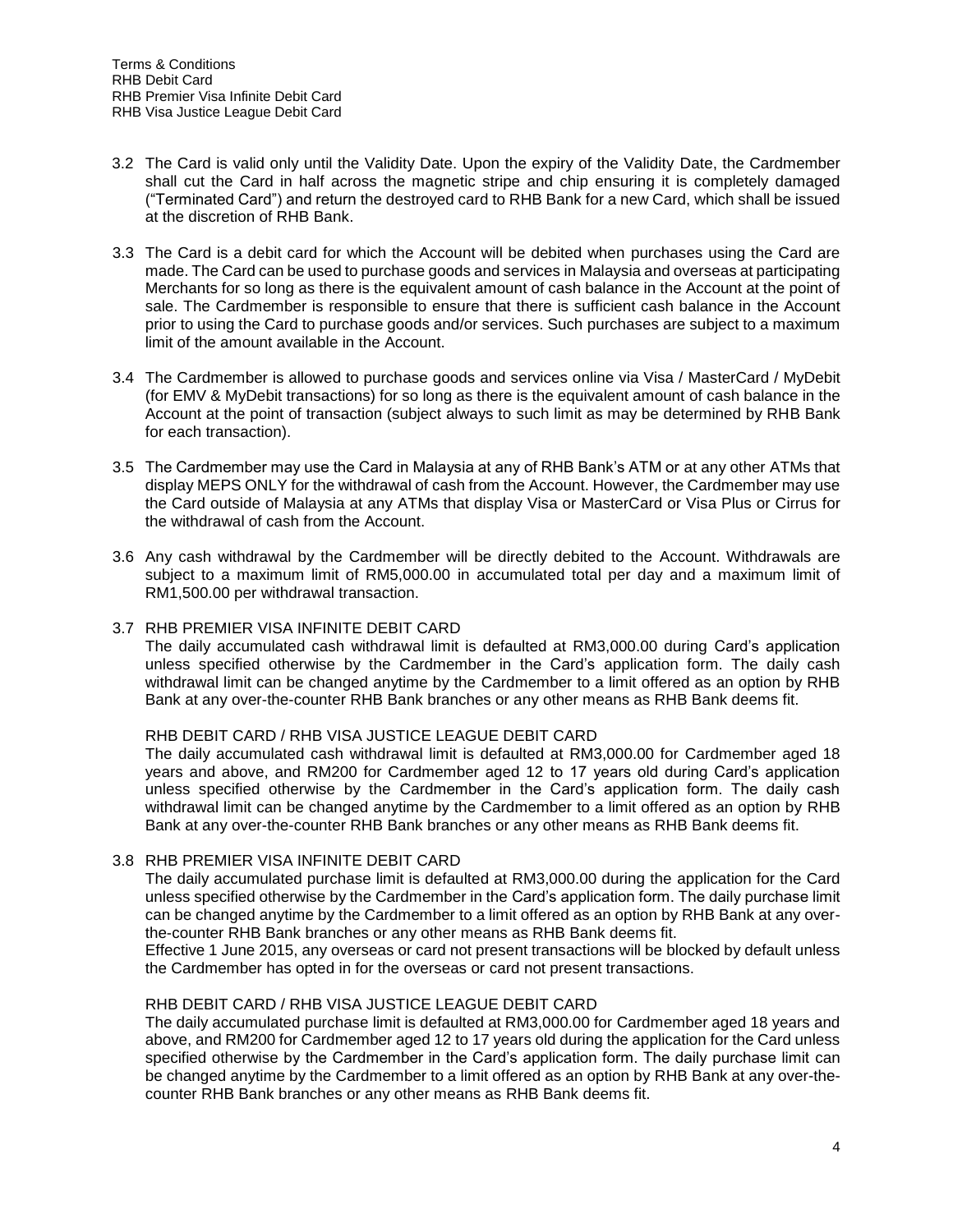Effective 1 June 2015, any overseas or card not present transactions will be blocked by default unless Cardmember has opted in for the overseas or card not present transactions. In the event, the Cardmember has opted-in and subsequently wants to opt-out or vice-versa, the Cardmember may contact our Customer Care Centre at 03-92068118 for Peninsular Malaysia (available 24 hours, 7 days a week) to change the option.

- 3.9 For the purpose of effecting ATM and MyDebit transactions with the Card, RHB Bank will issue a PIN and present it to the Cardmember. The PIN is strictly confidential and should not be disclosed to any person under any circumstances or by whatever means.
- 3.10 For overseas transaction:
	- a) Cardmember may use the Card outside of Malaysia with the authorised Merchants and at ATMs.
	- b) Where the Cardmember uses the Card in a transaction in a currency other than Ringgit Malaysia, the amount debited from the Account shall be converted into Ringgit Malaysia at the exchange rate prevailing at the time RHB Bank makes the corresponding payment to the other participating bank for the said transaction.
	- c) The use of the Card for overseas transaction shall be subject to all relevant Exchange Control Regulations issued by Bank Negara Malaysia as may be applicable to such transactions.
- 3.11 RHB Bank may assign a Held Balance for the purpose of any debit transaction proposed to be effected on the Card. RHB Bank shall have the rights at its discretion to place such Held Balance for up to thirty (30) calendar days or for such period as it deems fit. The Held Balance for any automated fuel dispenser transactions is RM200 for three (3) working days. RHB Bank shall debit the Held Balance (or any part thereof) to the Account when the corresponding Card Transactions are presented to RHB Bank for payment. RHB Bank shall release the Held Balance (or any part thereof) if the corresponding Card Transactions are not presented to RHB Bank for payment within such periods as RHB Bank deems fit from time to time. The Cardholder further expressly agrees that RHB Bank shall have the right to place a hold back on the Account and to debit the Account for any Card Transactions that are presented after such periods subsequently. For the avoidance of doubt, it is hereby stated that RHB Bank's right to debit the Account in respect of any Card Transaction shall not be limited to the amount that was placed on hold in connection with that Card Transaction and RHB Bank shall be entitled to debit the Account for the full amount of the Card Transaction at any time. RHB Bank shall have the right to increase at anytime the amount that it would hold in respect of any Card Transaction which is denominated in a currency other than Ringgit Malaysia if RHB Bank is of the view that the amount initially held when converted into that foreign currency would not be sufficient to pay that Card Transaction in full

3.12 For 3D Secure transaction:

If Cardmembers use the Card to purchase goods and/or services through the online internet sites or portals, Cardmembers shall be solely responsible for the security of such use at all times. Cardmembers agree that the entry of the Card information on the Internet shall be sufficient proof of the authenticity of such instructions. RHB Bank shall not be under any obligation to verify the identity or the authority of the person entering Cardmembers information and RHB Bank shall not be liable for acting on such use of Cardmembers information regardless of whether the person is authorized or unauthorized and regardlessof the circumstances prevailing at the time of the transaction. However, RHB Bank reserves the discretion to not carry out any such transactions over the internet if RHB Bank has any reason to doubt its authenticity or if in our opinion it is unlawful or otherwise improper to do so or for any other reason.

3.13 The Cardmember acknowledges that the balance reflected through the ATM, the internet or such other terminals or channels that are available to the Cardmember shall not include deposits which have not been verified by RHB Bank and cheques issued by the Cardmember which have not been processed by RHB Bank. The balance reflected through the ATM, the internet or such other terminals or channels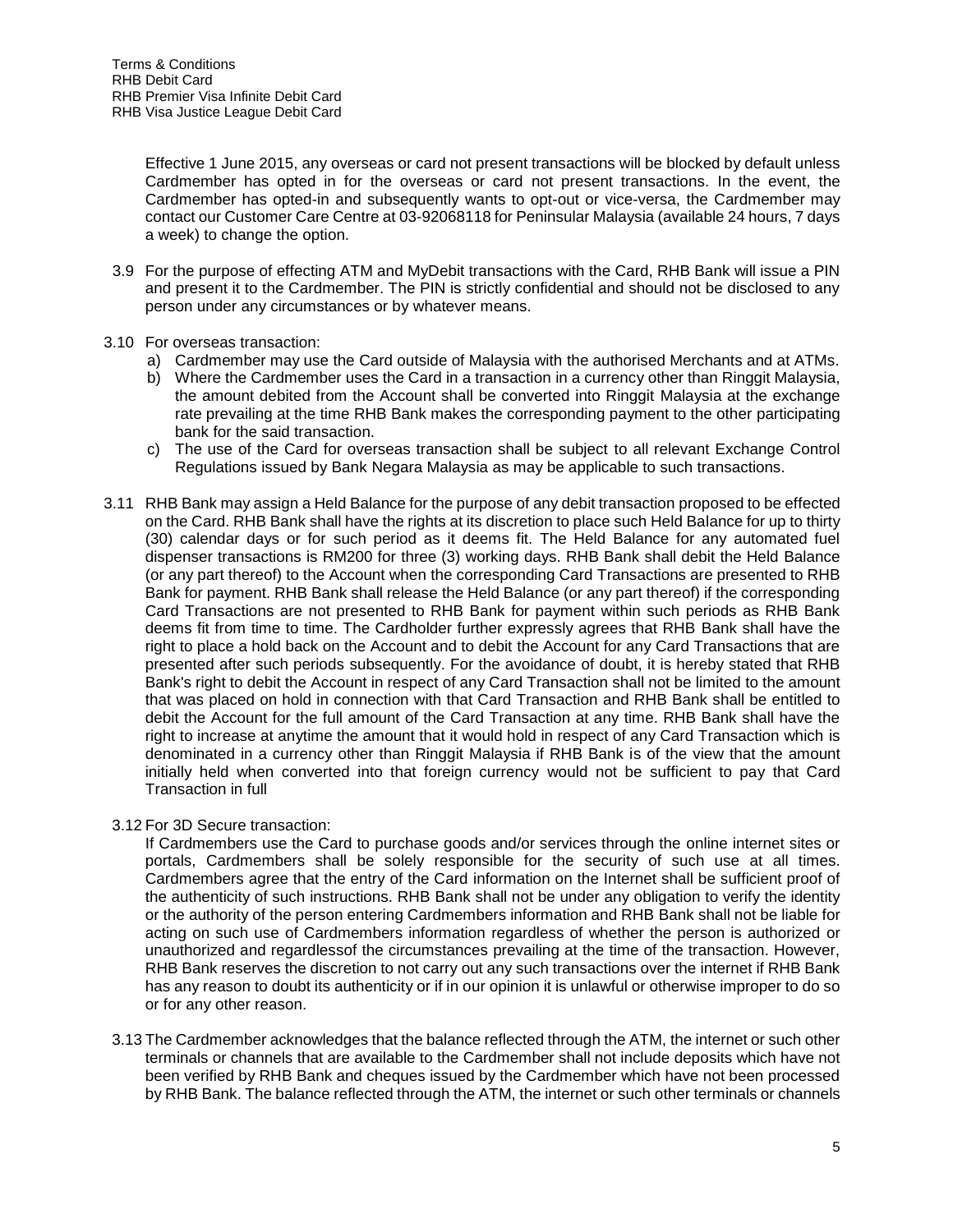that are available to the Cardmember shall not be taken as conclusive of the state of the Cardmember's account.

# 4. COVENANTS BY CARDMEMBER

The Cardmember covenants with RHB Bank as follows:

- a) that only the Cardmember shall be entitled to transact on the Card issued in the Cardmember's name with Merchants;
- b) if a Card was reported lost or stolen and a replacement card has been issued by RHB Bank and the lost or stolen Card is subsequently recovered ("Recovered Card"), the Cardmember shall immediately destroy the Recovered Card by cutting the Card into half across the magnetic stripe and chip ensuring it is completely damaged ("Terminated Card") and return such Card to RHB Bank;
- c) to notify RHB Bank promptly in writing of any change to the particulars of the Cardmember as given to RHB Bank during the card application and to provide RHB Bank with any other details as RHB Bank may request from time to time;
- d) to comply with the terms and conditions herein set out (as may be varied by RHB Bank from time to time by giving notice of twenty-one (21) calendar days) and all other conditions for the use of the Card as may from time to time be imposed by RHB Bank;
- e) not to use the Card for any unlawful activities, including but not limited to illegal online banking, betting or gambling. RHB Bank shall be entitled to terminate the Card immediately if the Card is suspected to be used for unlawful activities;
- f) the transactions to be effected using the Card(s) and monies or funds to be used for reload of the Card(s) are neither obtained from any unlawful source nor relate to any unlawful activities.
- g) notify RHB Bank as soon as reasonably practicable after having discovered that the debit card is lost, stolen, an unauthorised transaction had occurred or the PIN may have been compromised;
- h) notify RHB Bank immediately upon receiving short message service (SMS) transaction alert if the transaction was unauthorised;
- i) check the account statement and report any discrepancy without undue delay;
- j) take reasonable steps to keep the debit card and PIN secure at all times, including at the cardholder's place of residence. These include not:
	- i. disclosing the debit card details or PIN to any other person;
	- ii. writing down the PIN on the debit card, or on anything kept in close proximity with the card;
	- iii. using a PIN selected from the cardholder's birth date, identity card, passport, driving licence or contact numbers; and
	- iv. allowing any other person to use the debit card and PIN.
- 5. WITHDRAWAL/SUSPENSION OF USE OF THE CARD
	- 5.1 All Cards are the property of RHB Bank who is entitled at any time at its discretion to withdraw the Card or suspend its use or otherwise refuse any Transactions in whatever circumstances as RHB Bank may deem fit.
	- 5.2 Upon such withdrawal, suspension or termination of the use of the Card, the Cardmember shall forthwith return the "Terminated Card" to RHB Bank.

## 6. DISCLAIMER OF LIABILITY OF RHB BANK

6.1 RHB Bank shall not be liable for any act or omission on the part of the Merchant including refusal by the Merchant to honour the Card or any defect or deficiency in any goods or services provided by the Merchant. The Cardmember shall resolve all complaints, claims and disputes against the Merchant directly with the Merchant and not through RHB Bank. The Cardmember undertakes not to enjoin RHB Bank in any such claim and/or dispute or legal proceedings against the Merchant. RHB Bank shall not be liable for any payment remitted to the Merchant notwithstanding any claim and/or dispute that the Cardmember may have against the Merchant. In the event there is a dispute of any transaction, the amount deducted for payment towards such disputed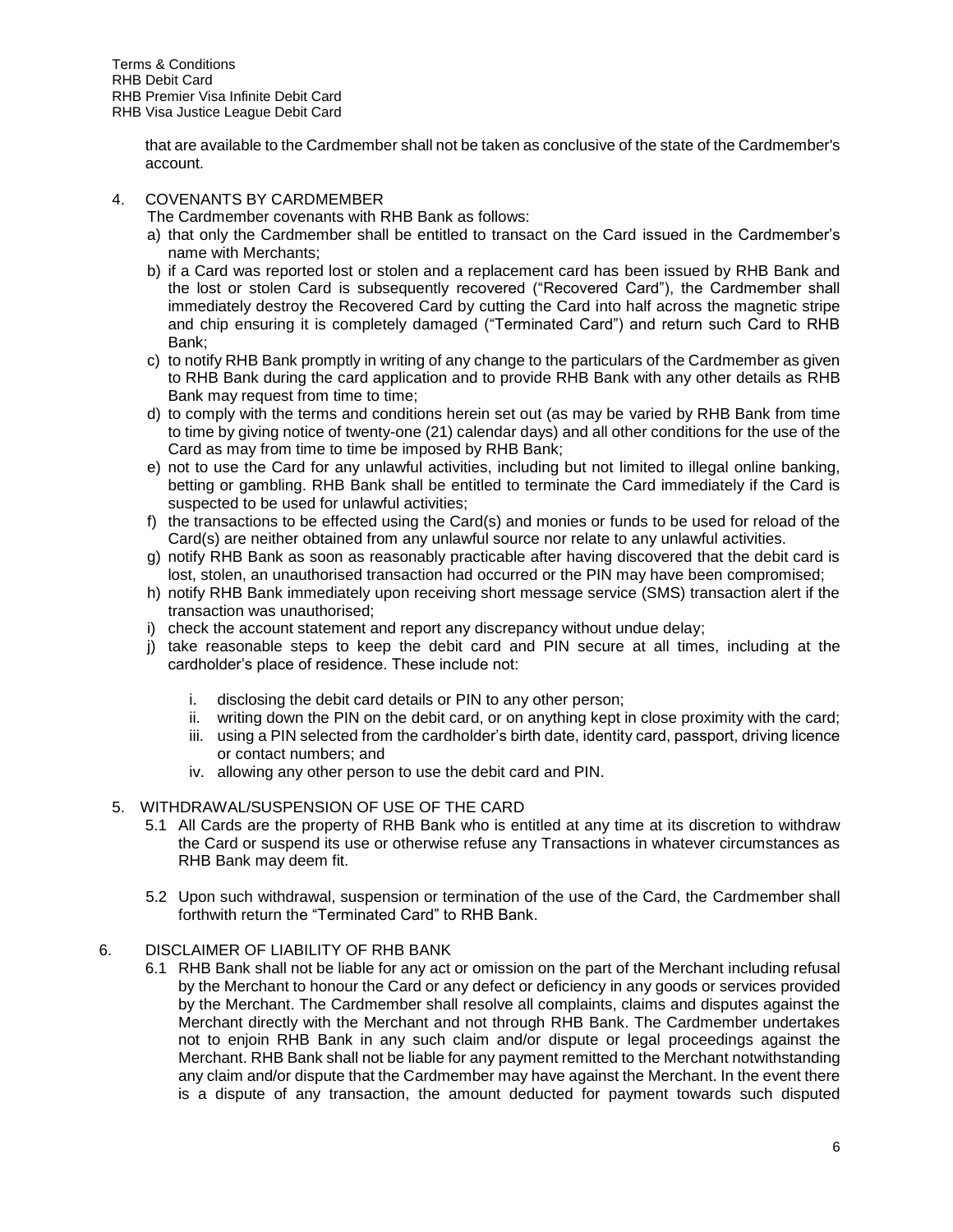transaction shall not be refunded until the Cardmember is absolved from any liability whatsoever in relation to such disputed transaction.

- 6.2 The Cardmember undertakes to exempt RHB Bank from all liability if the Card is not accepted by any Merchant or in any online transaction or ATM.
- 6.3 RHB Bank disclaims all liability whatsoever for any failure to perform any obligations hereunder howsoever such failure may arise, and regardless whether such failure is within or outside RHB Bank's control.
- 6.4 Without prejudice to the generality of the foregoing, the Cardmember agrees not to hold RHB Bank liable in the event that RHB Bank is unable to perform in whole or in part any of its obligations under these terms and conditions, attributable directly or indirectly to the failure of any mechanical or electronic device, data processing system, transmission line, industrial dispute, electrical failure, any act beyond RHB Bank's control or any Act of God.

## 7. FEES AND CHARGES

## 7.1 RHB DEBIT CARD – RM12

RHB reserves the right to levy an issuance fee of RM12.00 (Inclusive of any applicable taxes imposed from time to time) on the first year of card issuance. All Cardmembers and joint account holder(s) shall be required to pay on a yearly basis to RHB Bank the annual fees of RM12.00 (Inclusive of any applicable taxes imposed from time to time) respectively or as may be determined by RHB Bank taking into account such set of predefined criteria drawn up by RHB Bank in accordance with RHB Bank's policies from time to time and any regulation(s) or guideline(s) that may be issued from time to time by the relevant authorities having jurisdiction over the Card and/or RHB Bank for the issuance of Visa or MasterCard or MyDebit respectively.

## RHB DEBIT CARD - RM8

RHB reserves the right to levy an issuance fee of RM8.00 (Inclusive of any applicable taxes imposed from time to time) on the first year of card issuance. All Cardmembers shall be required to pay on a yearly basis to RHB Bank the annual fees of RM8.00 (Inclusive of any applicable taxes imposed from time to time)or as may be determined by RHB Bank taking into account such set of pre-defined criteria drawn up by RHB Bank in accordance with RHB Bank's policies from time to time and any regulation(s) or guideline(s) that may be issued from time to time by the relevant authorities having jurisdiction over the Card and/or RHB Bank for the issuance of Visa or MasterCard or MyDebit respectively.

## RHB PREMIER VISA INFINITE DEBIT CARD

RHB reserves the right to levy an issuance fee of RM50.00 (Inclusive of any applicable taxes imposed from time to time) on the first year of card issuance. The issuance fee is waived for the first year as may be determined by RHB Bank in accordance with RHB Bank's policies from time to time and any regulation(s) or guideline(s) that may be issued from time to time by the relevant authorities having jurisdiction over the Card and/or RHB Bank. For the subsequent year, Cardmembers are eligible to enjoy the annual fee waiver of RM50.00 (Inclusive of any applicable taxes imposed from time to time) provided

- (a) Minimum amount of RM5,000.00 or more on Retail Transactions OR
- (b) Swipe a minimum of 5 times retail spend in a year with their Premier Visa Infinite Debit Card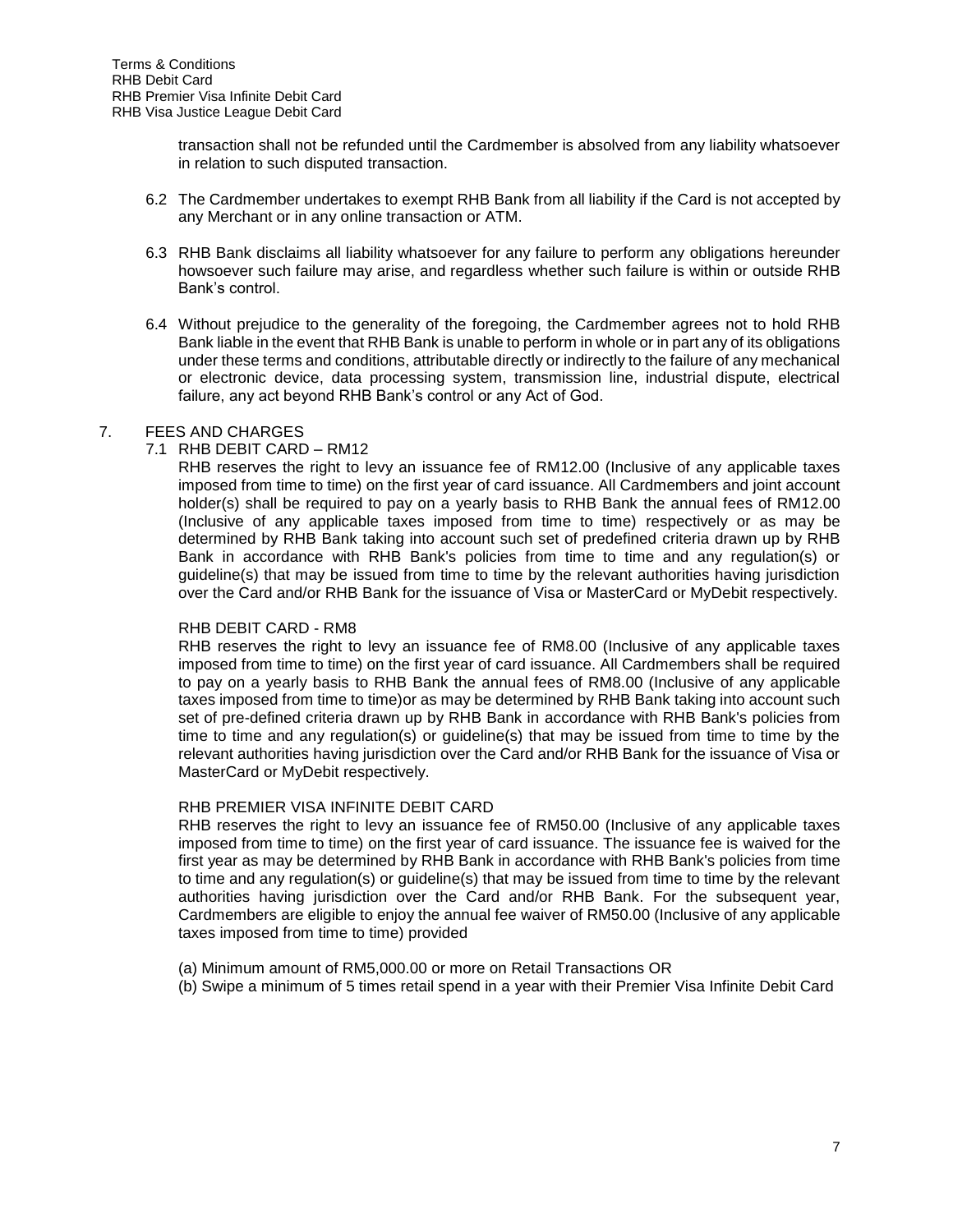## RHB VISA JUSTICE LEAGUE DEBIT CARD

RHB reserves the right to levy an issuance fee of RM15.00 (Inclusive of any applicable taxes imposed from time to time) on the first year of card issuance. All Cardmembers and joint account holder(s) shall be required to pay on a yearly basis to RHB Bank the annual fees of RM12.00 (Inclusive of any applicable taxes imposed from time to time) respectively or as may be determined by RHB Bank taking into account such set of predefined criteria drawn up by RHB Bank in accordance with RHB Bank's policies from time to time and any regulation(s) or guideline(s) that may be issued from time to time by the relevant authorities having jurisdiction over the Card and/or RHB Bank for the issuance of Visa or MasterCard or MyDebit respectively.

7.2 The Cardmember shall pay to RHB Bank a service charge of RM1.00\* per withdrawal at any Local Bank MEPS ATM, RM4.00\* per withdrawal at Foreign Bank MEPS ATM and RM12.00\* per withdrawal at all other ATMs via Visa/MasterCard network. \*(Inclusive of any applicable taxes imposed from time to time)

### RHB PREMIER VISA INFINITE DEBIT CARD

The Cardmember is eligible to enjoy waiver on service charge of RM1.00 (Inclusive of any applicable taxes imposed from time to time) per withdrawal at any Local Bank MEPS ATM.

- 7.3 The Cardmember shall pay to RHB Bank 1% of the amount spent billed to the Cardmember in Ringgit Malaysia equivalent as conversion fee for any transaction in any foreign currency.
- 7.4 Copies of the Account statements will be provided to Cardmembers based on their type of Savings or Current account linked to the debit card account. Alternatively, Cardmembers can check balance of the Account and transaction details through RHB Online Banking website.
- 7.5 Subject to availability, the Cardmember may request for copies of the salesdraft at a service fee of RM20.00 (Inclusive of any applicable taxes imposed from time to time) only per sales draft or at such other fee as RHB Bank shall at its discretion prescribe.
- 7.6 RHB DEBIT CARD RM12 / RHB PREMIER VISA INFINITE DEBIT CARD A fee of RM15.00 will be charged for every replacement Card of Visa or MasterCard issued respectively.

#### RHB DEBIT CARD – RM8

A fee of RM12.00 will be charged for every replacement Card of Visa or MasterCard issued respectively.

#### RHB VISA JUSTICE LEAGUE DEBIT CARD

A fee of RM18.00 will be charged for every replacement Card of Visa or MasterCard issued respectively.

- 7.7 Any costs or charges due from the Cardmember shall be debited to the Account and reflected in the Account statement. Any costs or charges paid by the Cardmember shall not be refundable under any circumstances.
- 7.8 In the event there is insufficient balance in the Account to pay for any transaction or other amount payable by the Cardmember, including but not limited to any interest, fees, charges or other payments due to RHB Bank, RHB Bank reserves its right to set-off any credit balance in one account against anydebit balance in another account held by the Cardmember with RHB Bank by giving the Cardmember seven (7) calendar days' notice before the effective date in the manner prescribed at clause 13.4 (a) and (b).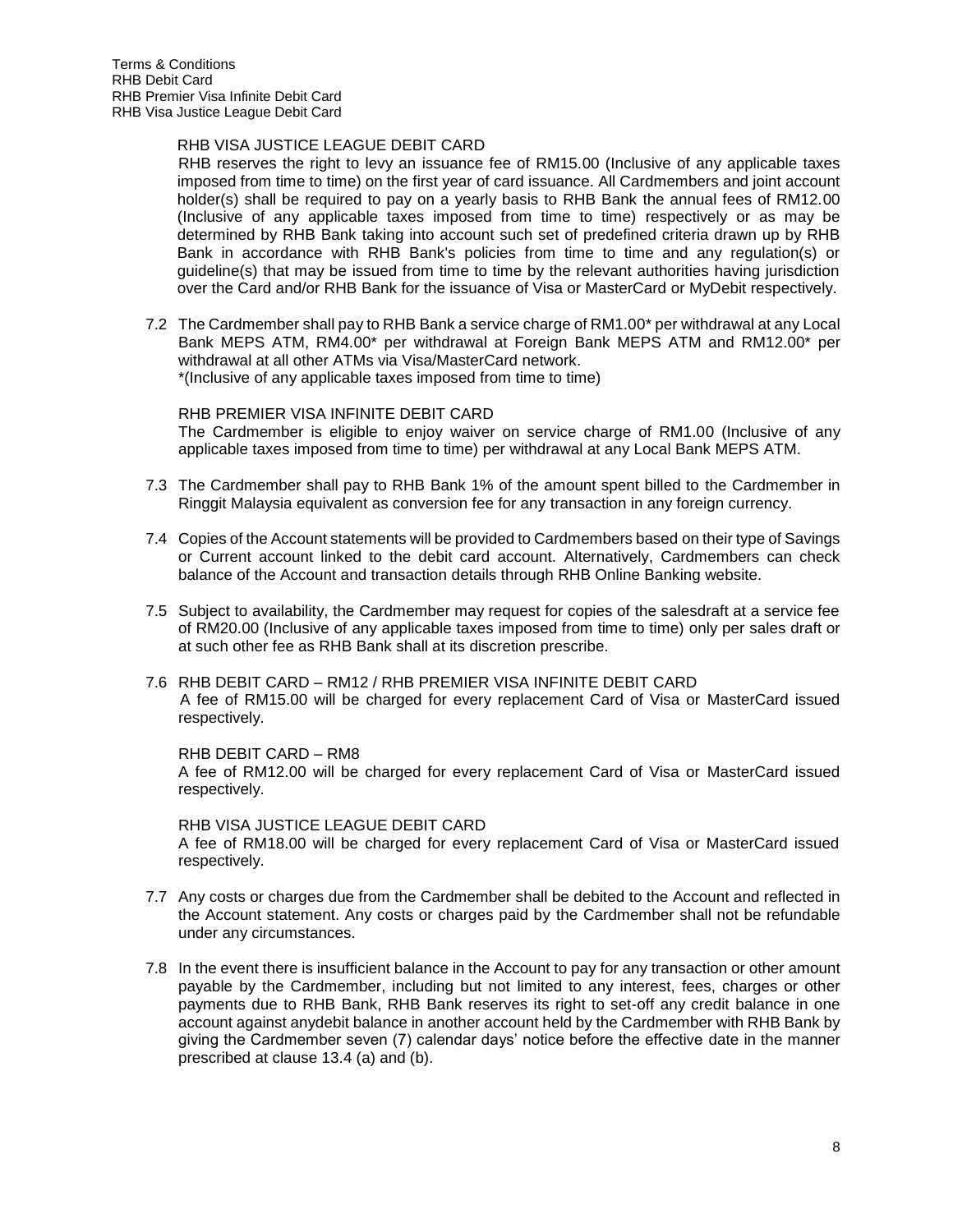- 7.9 The aforesaid fees or charges may be varied at any time, and from time to time at the discretion of RHB Bank by giving the Cardmember twenty-one (21) calendar days' notice before the effective date in the manner prescribed at clause 13.4 (a) and (b).
- 7.10 For the avoidance of doubt, the Cardmember shall bear all professional fees, taxes (including but not limited to any applicable taxes imposed from time to time), and out-of-pocket expenses incurred and any other fees, expenses or recourse in respect of this Product.

## 8. STATEMENT

- 8.1 A periodic statement for an Account belonging to the Cardmember stating the Debit transactions, fees and charges and all ATM withdrawals incurred by the Cardmember including any payment or credit made and recorded by RHB Bank shall be sent to the Cardmember on a monthly basis for Current account or quarterly basis for Savings account without passbook or at such other intervals as determined by RHB Bank, hereinafter referred to as the Statement Date. Alternatively, Cardmembers can access the detailed transactions by registering for RHB Bank's internet banking service [www.rhbgroup.com.](http://www.rhbgroup.com/)
- 8.2 The records and entries in the Account with RHB Bank as appearing on the Statement shall be deemed to be correct and binding on the Cardmember unless notice to the contrary is given to statement.
- 8.3 Upon receipt of such notice duly given by the Cardmember within the stipulated time period, the Bank shall look into the disputed transaction to make the necessary adjustments and rectifications, if any. Kindly take note that the Bank will take stern actions including making a police report and subsequent legal action (if need be) against any customer for any attempt to make false claims on the disputed transactions. The operation of this clause shall not in any way affect the Cardmember's obligation under Clause 7 PROVIDED ALWAYS that any money due to or from the Cardmember shall be credited or debited into the Account.
- 9. REWARD PROGRAMME
	- 9.1 The Reward Programme is applicable to Cardmembers with active and good conduct of their Cards and Accounts. The Cardmembers shall not be entitled to participate in any other reward programmes offered by RHB Bank with respect to other cards issued by RHB Bank other than the said Card. Further, holders of Cards issued by RHB Bank other than the said Card shall not be entitled to the Reward Programme unless determined otherwise by RHB Bank.
	- 9.2 RHB DEBIT CARD RM12 / RHB VISA JUSTICE LEAGUE DEBIT CARD Subject to the terms herein, Cardmembers will be entitled to 0.5% Cash Back each transaction of RM1.00 in respect of purchases made with the Card overseas only.

## RHB PREMIER VISA INFINITE DEBIT CARD

 Subject to the terms herein, Cardmembers will be entitled 1.0% Cash Back each transaction of RM1.00 in respect of purchases made with the Card overseas.

- 9.3 RHB Bank shall have the right at its discretion to modify or alter the percentage of Cash Back awarded for each RM1.00 transacted on the Card with prior notice to the Cardmembers.
- 9.4 No Cash Back will be awarded in respect of any cash withdrawal utilising the Card from the Account. No Cash Back will be awarded in respect of any non signature based transaction made through the use of the Card.
- 9.5 The Cash Back will be credited into the customer's card account on a monthly basis.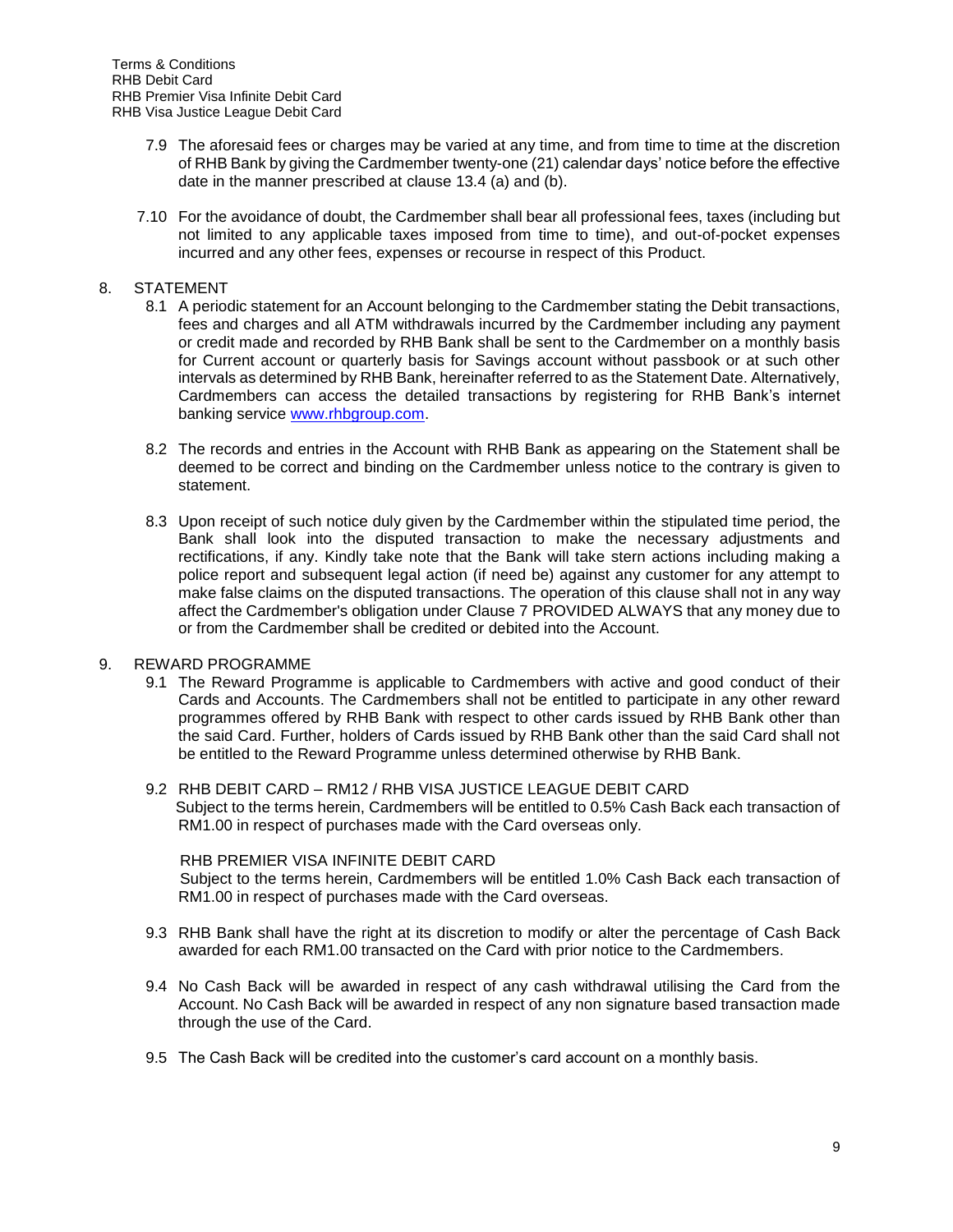- 9.6 No Cash Back will be awarded upon the cancellation of the Card or during an inactive card status as determined by RHB Bank in its discretion.
- 9.7 RHB Bank reserves its right to amend, alter, cancel or replace the Reward Programme with alternative customer loyalty programme deemed suitable by RHB Bank by giving the Cardmember twenty-one (21) calendar days' notice before the effective date in the manner prescribed at clause 13.4(a) and (b).
- 10. LOST / STOLEN CARD
	- 10.1 Cardmember shall use all reasonable precautions to prevent loss, theft and misplace of the card/s and the PIN and have the responsibility not to allow any third party to use the card/s and the PIN.
	- 10.2 Cardmember must notify RHB Bank as soon as reasonably practicable after having found that the card is lost or stolen or the PIN is disclosed or misplaced or compromised. Cardmember also must make a police report and copy of the report must be provided to the RHB Bank.
	- 10.3 The Cardmember can call our Customer Care Centre at 03-92068118 (available 24 hours, 7 days a week) (for RHB Premier Visa Debit Card, to call 03-92061111) or visit [www.rhbgroup.com](http://www.rhbgroup.com/) or visit any RHB branches conveniently located near the Cardmember.
	- 10.4 Cardmember will be held liable for PIN-based unauthorized transactions if they have:
		- a) acted fraudulently;
		- b) delayed in notifying RHB Bank as soon as reasonable practicable after having discovered the loss of unauthorized use of their debit card;
		- c) voluntarily disclosed their PIN to another person; or
		- d) recorded their PIN on the debit card, or on anything kept in close proximity with their debit card.

Cardmember will be held liable for any unauthorized transactions which require signature verification or with contactless card, if they have:

- a) acted fraudulently;
- b) delayed in notifying RHB Bank as soon as reasonable practicable after having discovered the loss of unauthorized use of their debit card;
- c) left their debit card or an item containing their debit card, unattended in places visible and accessible to other; or
- d) voluntarily allowed another person to use their debit card
- 10.5 RHB Bank's decision on the Cardmember's liability in the event of loss, theft or misplace or the Card/s or where the PIN is disclosed, misplaced or compromised shall be deemed final and conclusive and binding upon the Cardmember.
- 10.6 RHB Bank is under no obligation to issue a replacement Card following the loss or theft or unauthorized use of the Card. In the event RHB Bank issues a replacement Card, RHB Bank shall be entitled to impose such conditions and impose such fees or charges as RHB Bank may deem fit at its discretion.
- 10.7 In the event that the Cardmember recover the lost or stolen card, the Cardmember shall forthwith return the lost or stolen card to the Bank without using or attempting to use the service. RHB Bank may, but not necessarily, issue a replacement card to the Cardmember following its lost or theft.
- 10.8 In some circumstances, card scheme rules allow the Cardmember to charge back to the Merchant with whom the transaction was made (if the charge back right is available) subject to the complaint or dispute was made to RHB Bank by the Cardmember in writing within twenty (20) day from the posting date of such transaction in the customer's Account statement and the Cardmember has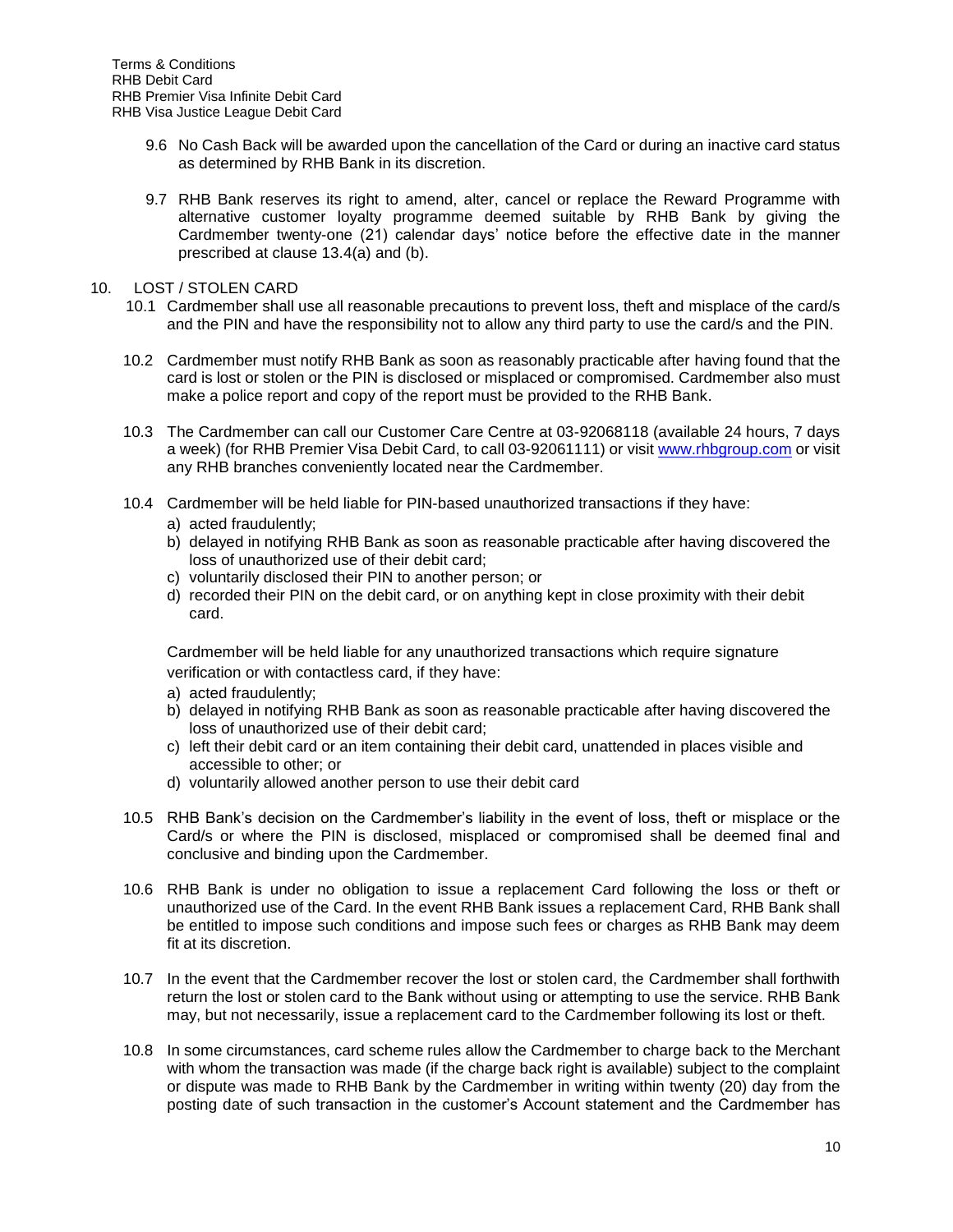provided the necessary information requested by RHB Bank to support the charge back within the requested time frame.

# 11. CONCLUSIVE EVIDENCE

The Cardmember hereby covenants with RHB Bank to accept as final and conclusive evidence against the Cardmember in any legal proceedings and for all other purposes whatsoever:

- a) a statement issued by RHB Bank is conclusive evidence of the Cardmember's indebtedness to RHB Bank;
- b) a certificate from an authorized officer of RHB Bank is conclusive evidence of the issue whether due notice of any matter arising out of this Terms and Conditions has been given to the Cardmember;
- c) any records kept by RHB Bank shall be conclusive evidence of the amount of Cash Back earned by or attributed to a Card or the Cardmember.

## 12. NOTICES

- 12.1 Any communication referred to in this Terms and Conditions shall be deemed to have been duly received by the Cardmember if left at or sent by certified ordinary post to his / her last known address or advertised in any media including the internet as decided by RHB Bank.
- 12.2 Services of any notices or legal process shall be deemed to have been effected on date of delivery if made by hand or in the case of post, on the second Business Day after posting to the Cardmember at the last known address notified to RHB Bank or on the date of any advertisement thereof by RHB Bank.

# 13. MISCELLANEOUS

- 13.1 In the event that Cardmember has opted-in in relation to the disclosure of information for the purpose of cross selling, marketing and promotions and further consent to and authorize the transfer of the information for any purpose, including but not limited to credit evaluation, to use, analyze and assess the information for the purpose of improving and furthering the provision ofother products and services by the Bank in the application of the Card, and Cardmember subsequently wants to opt-out or vice versa, Cardmember may contact RHB Customer Care Centre to change the option.
- 13.2 If there is any update to the account information/Common Reporting Standard status, Cardmember agrees to notify and furnish RHB Bank with the relevant documentary evidence within thirty (30) days of such change. Cardmember consents and authorize RHB Bank to perform any of the following if applicable:

13.2.1 Withhold any applicable payments in the account

13.2.2 Report or disclose all relevant information relating to or arising from the account.

13.2.3 Terminate (with prior notice) Cardmember's contractual relationship(s) with RHB Bank.

- 13.3 If any provision hereof is held to be void or unenforceable, in whole or in part, under any enactment or rule of law, the remaining provisions hereof shall remain in full force and effect.
- 13.4 RHB Bank reserves the right to add, delete, alter or amend any of these terms and conditions as mentioned in any of the earlier clause at any time with notice and they shall become effective on such date as RHB Bank may elect to adopt, however for changes in fees and charges, at least twenty-one (21) calendar days prior notice before the effective date is required. At the discretion of RHB Bank, notice of such additions or modifications or amendments may be effected by:
	- a) Displaying the same at the premises of RHB Bank or its branches or by mailing aforesaid notice to the Cardmember; or
	- b) Sending notice of the same by Short Message Services ("SMS") or electronic mail or by posting the notice of the same on RHB Bank's website.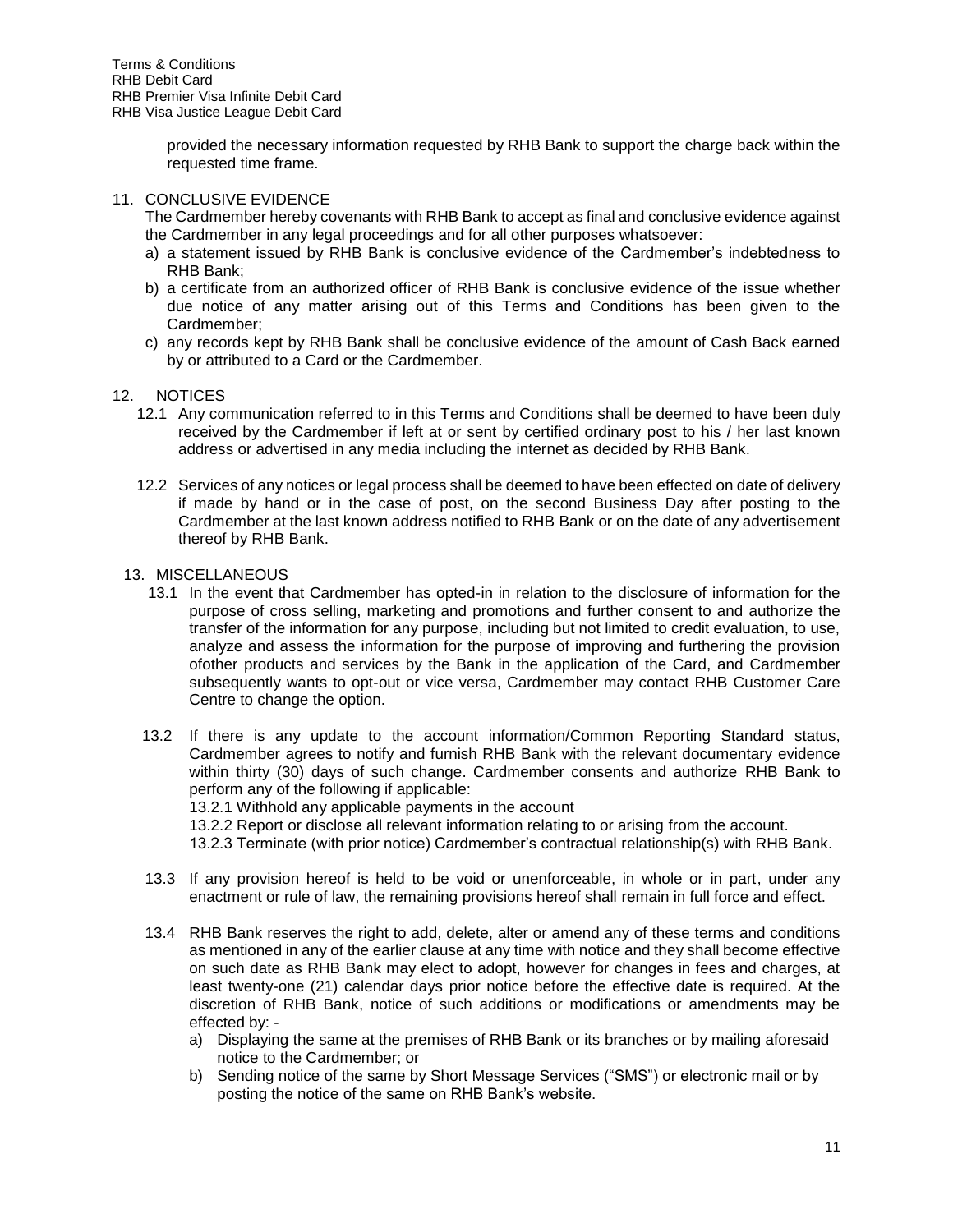- 13.5 If the Cardmember does not accept any such amendments, the Cardmember may, within seven (7) calendar days after RHB Bank has given such notice, terminate the use of the Card in accordance with Clause 5.
- 13.6 RHB Bank is entitled to assign any receivables from the Cardmember to RHB Bank to such parties and upon such terms as it may deem fit by giving notice of seven (7) calendar days.
- 13.7 This Terms and Conditions (and all terms and conditions formed pursuant hereto) shall be governed and construed under the laws of Malaysia and the Cardmember agrees to submit to the exclusive jurisdiction of the Courts of Malaysia.
- 13.8 Time whenever mentioned shall be of the essence of this Terms and Conditions but no failure to exercise and no delay in exercising on the part of RHB Bank of any right, power of privilege under this Terms and Conditions shall operate as waiver thereof, nor shall any single or partial exercise of any right power or privilege preclude any other or further exercise thereof or the exercise of any other right, power or privilege. The rights and remedies therein provided are cumulative and not exclusive of any rights or remedies provided by law.
- 13.9 The obligations of the Cardmember shall be binding on the Cardmember's legal representatives or successors in title and assigns.
- 13.10 In the event of any ambiguity arising from this Terms and Conditions, such ambiguity shall be resolved by RHB Bank. RHB Bank's construction of the meaning of any provision and where applicable, its choice of the appropriate provision to be applied to a particular situation shall be final and binding on the Cardmember.
- 13.11 If the Cardmember wishes to complaint on the products or services provided, he/she may contact: -

| Address   | <b>RHB Cards &amp; Unsecured Business</b> |
|-----------|-------------------------------------------|
|           | P O Box 10135                             |
|           | 50905 Kuala Lumpur                        |
| Telephone | 03-92068118 (RHB Phone Banking)           |
| Fax       | 03-92068088                               |
| Email     | Customer.service@rhbgroup.com             |
| Website   | www.rhbgroup.com                          |

If your query or complaint is not satisfactorily resolved, you may contact Bank Negara Malaysia LINK or TELELINK at:

| Address   | Block D, Bank Negara Malaysia |
|-----------|-------------------------------|
|           | Jalan Dato' Onn               |
|           | 50480 Kuala Lumpur            |
| Telephone | 1-300-88-5465                 |
| Fax       | 03-21741515                   |
| Email     | bnmtelelink@bnm.gov.mv        |

13.12 Notwithstanding any provision herein to the contrary, RHB Bank shall not be liable to the Cardmember and any party for loss, injury, delay or damages suffered or incurred by any such other party in performance of their respective obligations herein resulting from acts or occurrences beyond their reasonable control due toacts of God, strikes, labour disturbances, lockouts, terrorism, material shortages, riots, acts of war, governmental regulations, fire, earthquakes, flood, lightning strike, outbreak of disease and other natural disasters. The obligations of RHB Bank, as far as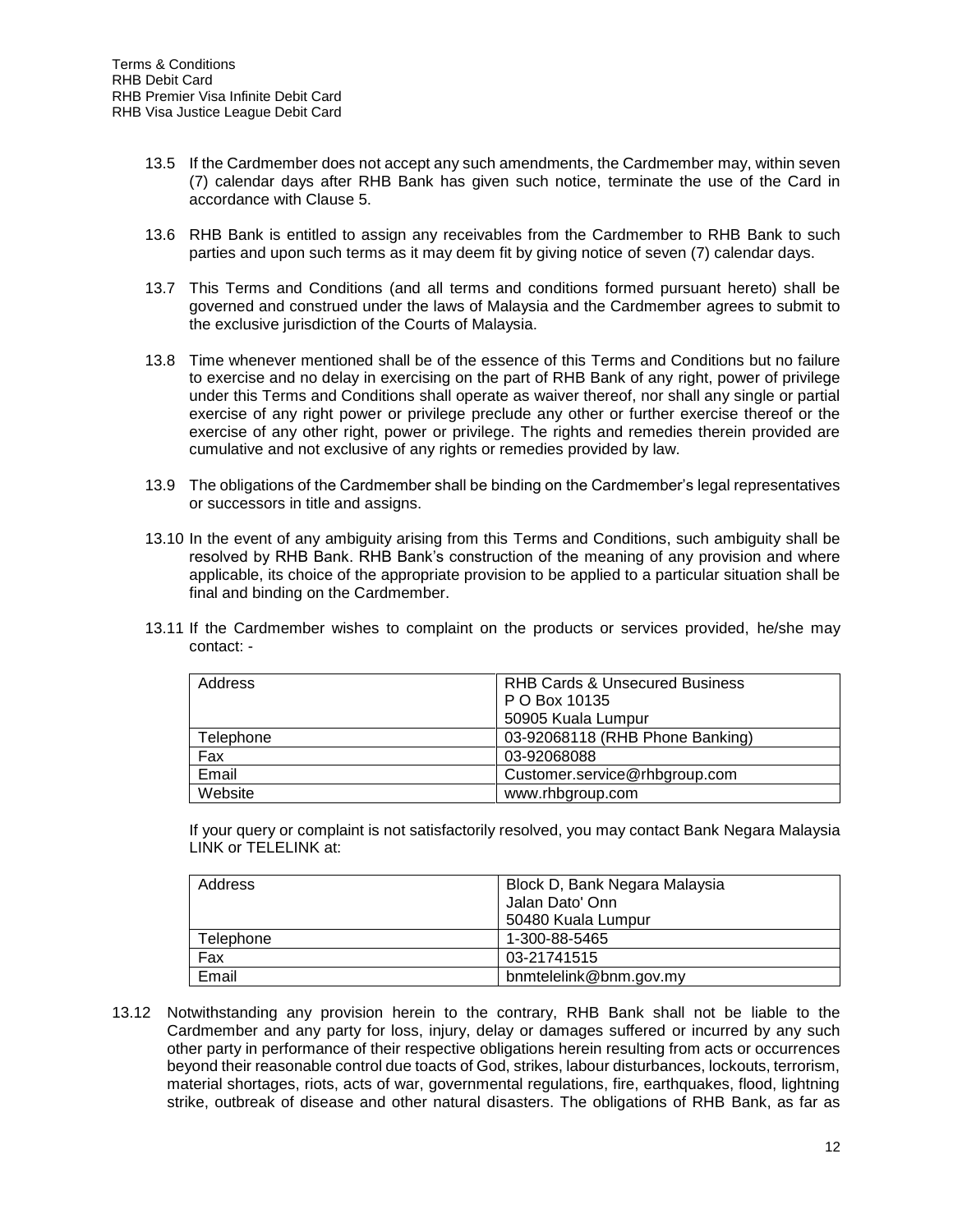affected by such acts or occurrences, shall be suspended during the continuance of any delay or failure in performance so caused, and such delay or failure shall not be a breach of this Terms and Conditions.

> -End of Terms and Conditions- -Last updated 1st September 2018-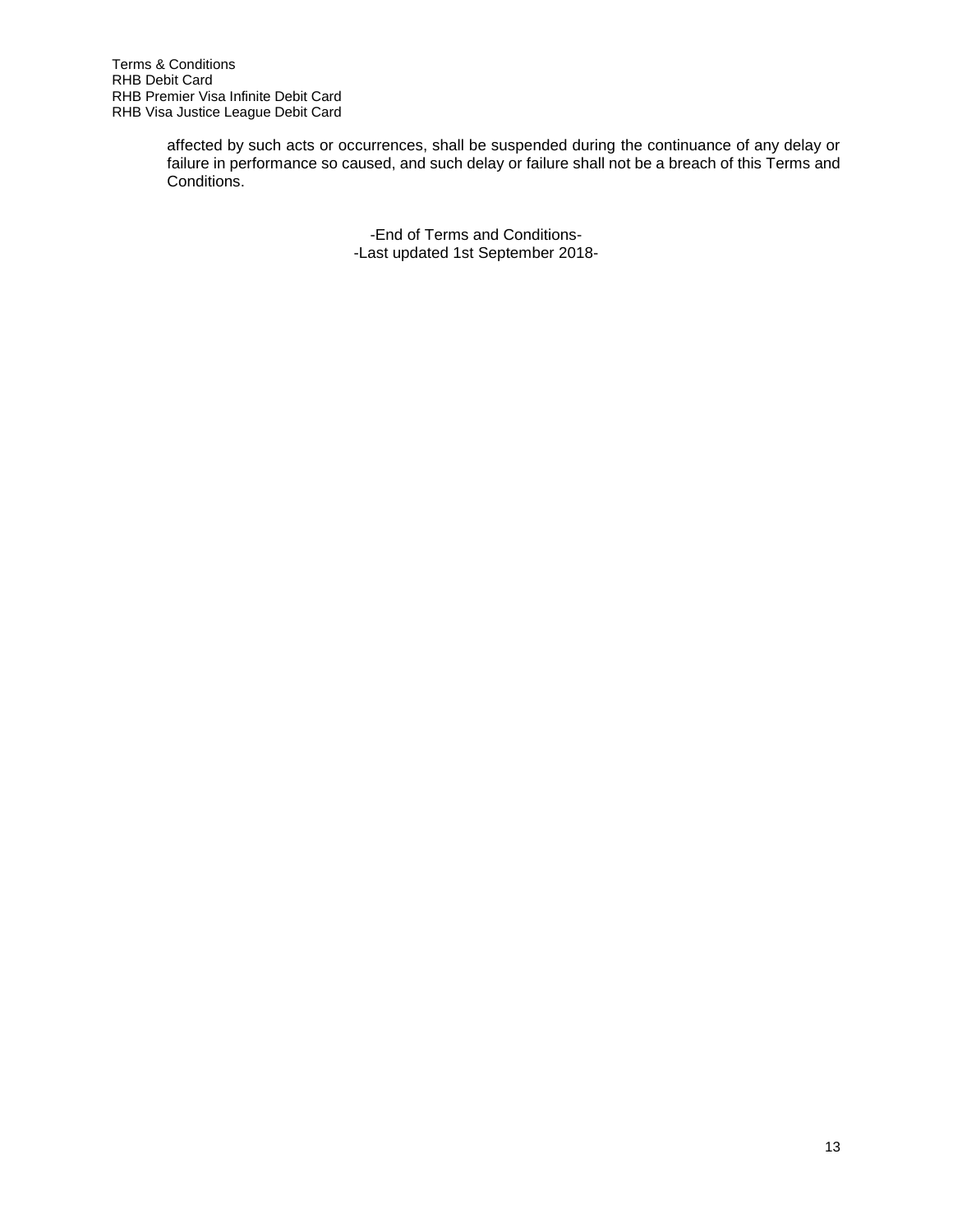## **DEFINISI DAN TAFSIRAN**

- 1.1 Melainkan dinyatakan sebaliknya, perkataan-perkataan dan ungkapan-ungkapan berikut mempunyai erti yang terkandung:-
	- "Akaun" bererti akaun Simpanan atau Semasa yang dibuka dan dipegang dengan RHB Bank, termasuk tetapi tidak terhad kepada Akaun Tentuan sepertimana yang berkenaan (sama ada sendiri atau bersama dengan individu lain) dan yang boleh didebitkan menerusi penggunaan Kad.
	- "ATM" bererti Mesin Juruwang Berautomasi atau mesin yang dioperasikan oleh kad, sama ada milik RHB Bank atau bank-bank lain atau institusi kewangan yang turut serta atau milik Rangkaian ATM Global Visa/Master atau lain-lain rangkaian bersekutu di mana RHB Bank mempunyai persetujuan untuk membenarkan Ahli Kad menggunakan Kad di mesin tersebut.
	- "Kad" bererti Kad Debit RHB / Kad Debit RHB Visa Infinite Premier / Kad Debit RHB Visa Justice League yang diberikan oleh RHB Bank kepada Ahli Kad yang sedia ada atau Ahli Kad yang layak di masa akan datang.
	- "Ahli Kad" bererti seseorang yang diberikan Kad sebagai pengguna sah dan "Ahli-ahli Kad" akan ditafsir sedemikian.
	- "Caj" bererti apa jua dan/atau semua amaun yang dicaj kepada Kad oleh Ahli Kad untuk pembelian barangan dan/atau perkhidmatan di mana-mana kedai Peniaga dan di mana amaun akan didebitkan daripada akaun Kad.
	- "Wang Tunai Kembali" bererti rebat tunai yang diberi kepada Ahli Kad berhubung dengan transaksi yang dibuat menggunakan Kad Debit RHB atau Kad Debit RHB Visa Infinite Premier / Kad Debit RHB Visa Justice League
	- "Transaksi Debit" bererti transaksi yang dilakukan di bawah nama, tanda dan logo Visa / Mastercard / MyDebit melalui penggunaan Kad dengan PIN atau fungsi tanpa sentuh (Contactless) atau tandatangan Ahli Kad
	- "Delink" bererti mengubah/meminda "Akaun Tentuan".
	- "Akaun Tentuan" bererti Akaun yang ditentukan oleh Ahli Kad (dan penentuannya diluluskan oleh RHB Bank) buat sementara untuk tujuan melaksanakan transaksi debit.
	- "Baki Dipegang" bererti pada bila-bila masa jumlah amaun yang dianggarkan oleh RHB Bank sebagai amaun mana-mana dan semua transaksi debit yang dilakukan ke atas Kad tetapi belum didebitkan dari Akaun Tentuan.
	- "Peniaga" bererti mana-mana peruncit atau individu, syarikat atau pertubuhan lain, kakitangan, pekerja atau ejennya yang bersetuju menerima atau menyebabkan pejabat, cawangan, kedai, stor, premis perniagaan dan lokasinya di Malaysia atau mana-mana jua untuk menerima Kad apabila dikemukakan secara elok untuk membenarkan Ahli Kad membuat transaksi debit kepada Kad.
	- "Penyata" bererti penyata bercetak yang dikeluarkan oleh RHB Bank yang mencerminkan kesemua transaksi.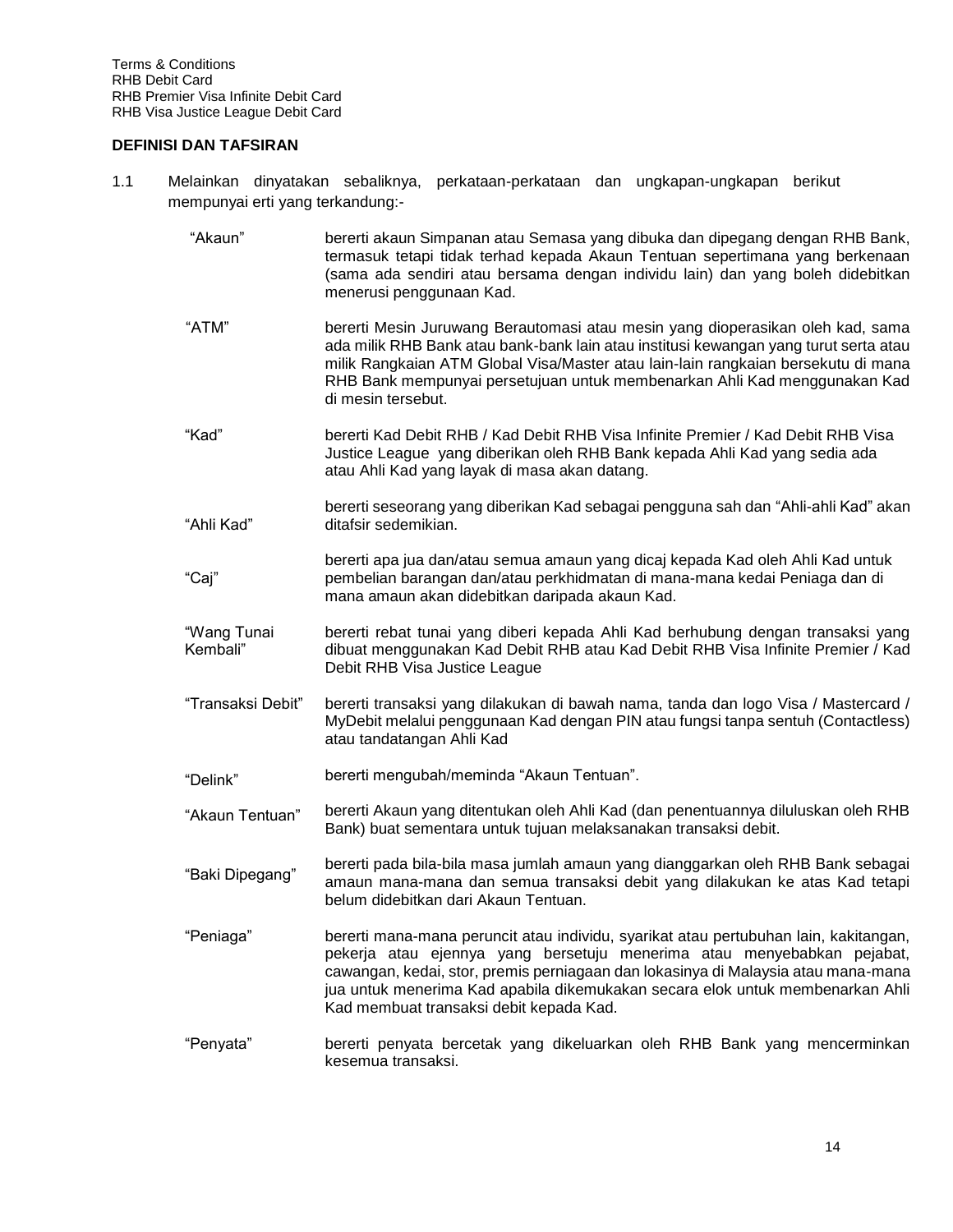- "PIN" bererti Nombor Pengenalan Peribadi yang diberi kepada Ahli Kad untuk digunakan dengan Kad.
- "Program Ganjaran" bererti Program yang dimana Ahli Kad bagi Kad Debit RHB atau Kad Debit RHB Visa Infinite Premier / Kad Debit RHB Visa Justice League diberi ganjaran dengan Wang Tunai Kembali.
- "RHB Bank" bererti **RHB BANK BERHAD** (No. Syarikat 6171-M), bank berlesen yang ditubuhkan mengikut undang-undang Malaysia dan mempunyai alamat berdaftar di Aras 10, Menara Satu, Pusat RHB, Jalan Tun Razak, 50400 Kuala Lumpur dan alamat perniagaan di pejabat Card Centre di Level 12, Menara Yayasan Tun Razak, No. 200, Jalan Bukit Bintang, 55100 Kuala Lumpur dan pengganti serta penerima serah haknya.
- "Tarikh Sah" bererti tarikh tamat tempoh Kad seperti yang tercetak pada Kad.
- "Transaksi" bererti mana-mana dan semua transaksi perbankan yang dilakukan menerusi penggunaan Kad dan/atau PIN dan merangkumi tetapi tidak terhad kepada pengeluaran tunai, pembelian, pembayaran, pemindahan dana, pertanyaan baki, deposit tunai dan cek, penjelasan bil dan mana-mana perkhidmatan perbankan eletronik lain seperti yang ditawarkan atau diperkenalkan oleh RHB Bank dari semasa ke semasa (sama ada menerusi ATM, Terminal Tumpuan Jualan (POS), transaksi internet atau lain-lain terminal atau saluran yang disediakan kepada Ahli Kad). Untuk mengelakkan sebarang keraguan, istilah "Transaksi" merangkumi juga "Transaksi Debit".
- 1.2 Melainkan wujud ketidakseragaman dalam subjek atau konteks dengan pembinaannya atau melainkan dinyatakan sebaliknya: -
	- (a) perkataan yang merujuk kepada satu jantina merangkumi semua jantina lain dan perkataan yang merujuk kepada bentuk tunggal merangkumi bentuk jamak dan sebaliknya;
	- (b) perkataan yang merujuk kepada individu-individu juga merangkumi waris, wakil peribadi dan pengganti serta penerima serah haknya;
	- (c) mana-mana rujukan kepada sub-klausa, klausa atau pihak adalah kepada sub-klausa, klausa atau pihak kepada Perjanjian ini dan merangkumi semua pindaan dan rombakan yang dibuat kepada Perjanjian ini dari semasa ke semasa;
	- (d) mana-mana rujukan kepada peruntukan berkanun merangkumi mana-mana pindaan, gabungan atau penggubalan semula yang sedang berkuatkuasa dan semua instrumen berkanun atau arahan yang dibuat mengikutnya;
	- (e) perkataan "Ringgit Malaysia" dan singkatan "RM" bererti mata wang sah Malaysia;
	- (f) mana-mana rujukan "Hari Perniagaan" adalah kepada hari di mana RHB Bank dibuka untuk perniagaan di Kuala Lumpur;
	- (g) jika mana-mana tempoh masa jatuh pada hari, yang bukannya Hari Perniagaan, maka tempoh masa itu akan dianggap tamat tempoh pada hari perniagaan berikutnya;
	- (h) tajuk di dalam Perjanjian ini diberi untuk memudahkan rujukan sahaja dan tidak akan menjejaskan tafsiran peruntukan yang terkandung di sini.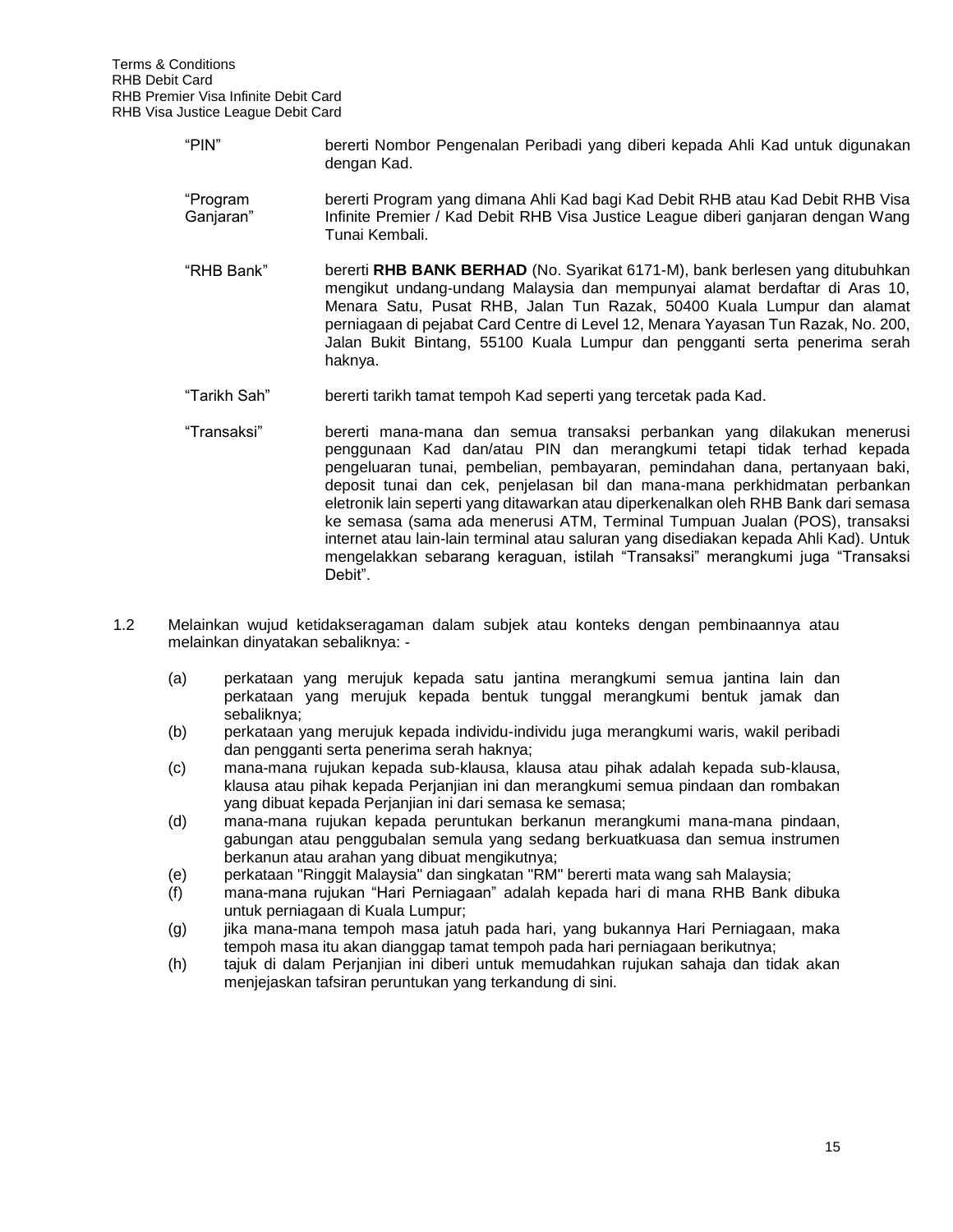# 2. PERMOHONAN DAN PENERIMAAN

#### 2.1 KAD DEBIT RHB VISA INFINITE PREMIER

Pelanggan-pelanggan RHB Bank yang berusia lapan (18) belas tahun dan ke atas memegang akaun Simpanan atau Semasa adalah layak memohon untuk Kad Debit RHB Visa Infinite Premier. Dalam kes akaun Simpanan atau Semasa bersama, hanya pemegang akaun bersama dengan arahan "salah satu tandatangan" boleh memohon untuk Kad.

#### KAD DEBIT RHB / KAD DEBIT RHB VISA JUSTICE LEAGUE

Pelanggan-pelanggan RHB Bank yang berusia lapan (18) belas tahun dan ke atas memegang akaun Simpanan atau Semasa adalah layak memohon untuk Kad Debit RHB / Kad Debit RHB Visa Justice League. Dalam kes akaun Simpanan atau Semasa bersama, hanya pemegang akaun bersama dengan arahan "salah satu tandatangan" boleh memohon untuk Kad.

Pelanggan-pelanggan RHB Bank yang berusia dua belas (12) tahun dan ke atas yang memegang akaun Simpanan atau Semasa adalah layak memohon untuk Kad Debit RHB / Kad Debit RHB Visa Justice League. Dalam kes akaun Simpanan atau akaun Semasa bersama untuk individu yang berusia 18 tahun and ke atas, hanya pemegang akaun bersama dengan arahan "salah satu tandatangan" boleh memohon untuk Kad.

#### 2.2 KAD DEBIT RHB VISA INFINITE PREMIER

Seseorang pemohon Kad mesti melengkapkan borang permohonan yang diberi dan menyerahkannya kepada RHB Bank atau wakil terlantik atau ejen terlantik bersama salinan fotostat kad pengenalannya (depan dan belakang), buku simpanan akaun Simpanan atau Semasa RHB Bank atau penyata dengan nombor akaun dan semua dokumen serta bayaran lain yang dinyatakan di sini.

## KAD DEBIT RHB / KAD DEBIT RHB VISA JUSTICE LEAGUE

Seseorang pemohon Kad yang berusia 18 tahun dan ke atas mesti melengkapkan borang permohonan yang diberi dan menyerahkannya kepada RHB Bank atau wakil terlantik atau ejen terlantik bersama salinan fotostat kad pengenalannya (depan dan belakang), buku simpanan akaun Simpanan atau Semasa RHB Bank atau penyata dengan nombor akaun dan semua dokumen serta bayaran lain yang dinyatakan di sini.

Seseorang pemohon Kad yang berusia 12 tahun sehingga bawah 18 tahun mesti melengkapkan borang permohonan yang diberi di mana fasal tanggung rugi adalah wajib untuk ditandatangani oleh ibu bapa atau penjaga yang sah dan menyerahkannya kepada RHB Bank atau wakil terlantik atau ejen terlantik bersama salinan fotostat kad pengenalannya (depan dan belakang), buku simpanan akaun Simpanan atau Semasa RHB Bank atau penyata dengan nombor akaun dan semua dokumen serta bayaran lain yang dinyatakan di sini.

- 2.3 RHB Bank berhak mengikut budi bicaranya untuk melulus atau menolak sebarang permohonan untuk Kad.
- 2.4 Dengan mengeluarkan Kad kepada Ahli Kad, RHB Bank bersetuju menyediakan kemudahan Kad kepada Ahli Kad tertakluk kepada terma-terma dan syarat-syarat yang dinyatakan (yang mungkin dipinda oleh RHB Bank dari semasa ke semasa) dengan memberi Ahli Kad notis dua puluh satu (21) hari kalendar.
- 2.5 Sebaik sahaja menerima Kad, Ahli Kad perlu segera menandatangani panel tandatangan pada Kad. Dengan menggunakan Kad, Ahli Kad bersetuju akan terikat sepenuhnya dengan termaterma dan syarat-syarat yang dinyatakan (yang mungkin dipinda oleh RHB Bank dari semasa ke semasa dengan memberi Ahli Kad notis dua puluh satu (21) hari kalendar).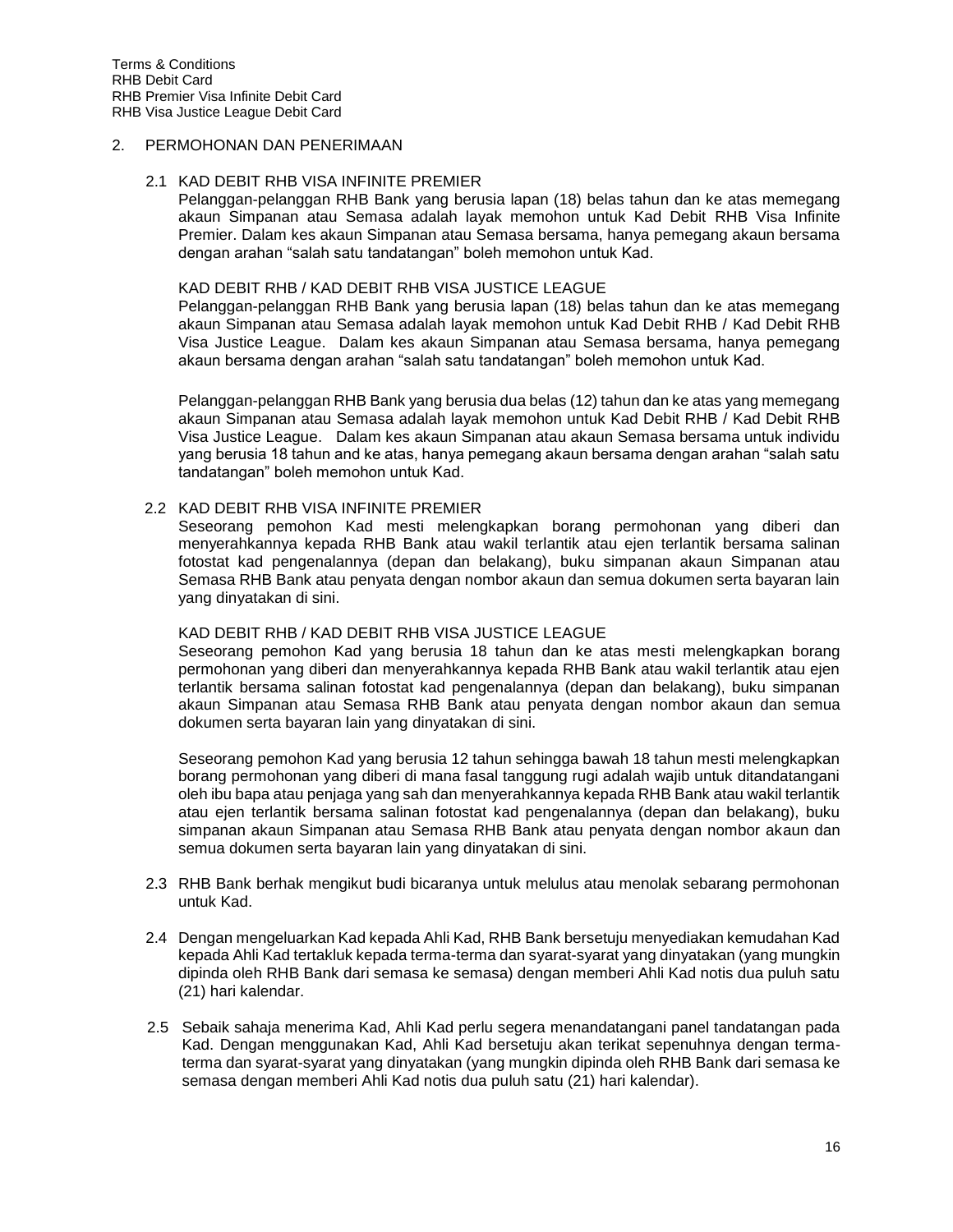- 2.6 Ahli Kad akan hanya diberi satu Kad pada satu masa, tertakluk kepada budi bicara RHB Bank untuk mengeluarkan lebih daripada satu Kad kepada Ahli Kad seperti yang difikirkan patut.
- 2.7 Di mana Ahli Kad telah diberi lebih daripada satu Kad, RHB Bank berhak membatalkan manamana kad mengikut budi bicara RHB Bank dan Ahli Kad perlu menyerahkan balik Kad tersebut kepada RHB Bank.
- 3. PENGGUNAAN KAD
- 3.1 Sebagai balasan RHB Bank mengeluarkan Kad kepada Ahli Kad, Ahli Kad bersetuju mematuhi terma-terma dan syarat-syarat yang dinyatakan di sini dan lain-lain terma-terma dan syaratsyarat sepertinya, pindaan dan/atau tambahan yang mungkin dikenakan oleh RHB Bank dari semasa ke semasa, mengikut budi bicaranya dengan memberi Ahli Kad notis dua puluh satu (21) hari kalendar sebelum tarikh ia berkuat kuasa dengan cara seperti yang dinyatakan di klausa 13.3
- 3.2 Kad ini sah hanya sehinga Tarikh Sah. Apabila tamat tempoh Tarikh Sah, Ahli Kad mestilah memotong Kad kepada dua melalui jalur magnetik dan cip untuk memastikan ia rosak sepenuhnya ("**Kad Batal**") dan mengembalikannya kepada RHB Bank untuk digantikan dengan Kad baru, yang akan dikeluarkan mengikut budi bicara RHB Bank.
- 3.3 Kad adalah kad debit di mana Akaun akan didebitkan untuk pembelian menggunakan Kad. Kad boleh digunakan untuk membeli barangan dan perkhidmatan di Malaysia dan di luar negara di Peniaga-peniaga yang turut serta selagi terdapat baki tunai yang mencukupi di dalam Akaun ketika membuat pembelian. Ahli Kad bertanggungjawab memastikan Akaun mempunyai baki tunai yang mencukupi sebelum menggunakan Kad untuk membeli barangan dan/atau perkhidmatan. Pembelian tersebut adalah tertakluk kepada had maksimum amaun yang terdapat di dalam Akaun.
- 3.4 Ahli Kad dibenarkan membeli barangan dan perkhidmatan secara atas talian melalui Visa / MasterCard / MyDebit (untuk transaksi EMV atau MyDebit) selagi terdapat baki tunai yang mencukupi di dalam Akaun semasa membuat transaksi (tertakluk kepada transaksi had yang ditetapkan oleh RHB Bank untuk setiap pembelian).
- 3.5 Ahli Kad boleh menggunakan Kad di Malaysia di mana-mana ATM RHB Bank atau mana-mana ATM tempatan yang memaparkan MEPS SAHAJA untuk pengeluaran tunai dari Akaun. Walaubagaimanapun, Ahli Kad boleh menggunakan Kad di luar Malaysia di mana-mana ATM yang memaparkan Visa atau MasterCard atau Visa Plus atau Cirrus untuk pengeluaran tunai dari Akaun.
- 3.6 Mana-mana pengeluaran tunai oleh Ahli Kad akan didebitkan terus dari Akaun. Pengeluaran tertakluk kepada had maksimum terkumpul RM5,000.00 sehari dan had maksimum pengeluaran sebanyak RM1,500.00 setiap transaksi.

## 3.7 KAD DEBIT RHB VISA INFINITE PREMIER

Had pengeluaran terkumpul sehari ditetapkan kepada RM3,000.00 melainkan jika dinyatakan sebaliknya oleh Ahli Kad di dalam Borang Permohonan Kad beliau. Ahli Kad boleh menukarkan had pengeluaran terkumpul sehari pada bila-bila masa kepada had yang ditawarkan sebagai pilihan oleh RHB Bank melalui urusan kaunter di mana-mana cawangan RHB Bank atau melalui apa-apa cara yang difikirkan sesuai oleh RHB Bank.

#### KAD DEBIT RHB / KAD DEBIT RHB VISA JUSTICE LEAGUE

Had pengeluaran terkumpul sehari ditetapkan kepada RM3,000.00 untuk Ahli Kad yang berusia 18 tahun and ke atas, dan RM200 untuk Ahli Kad yang berusia 12 sehingga bawah 18 tahun melainkan jika dinyatakan sebaliknya oleh Ahli Kad di dalam Borang Permohonan Kad beliau.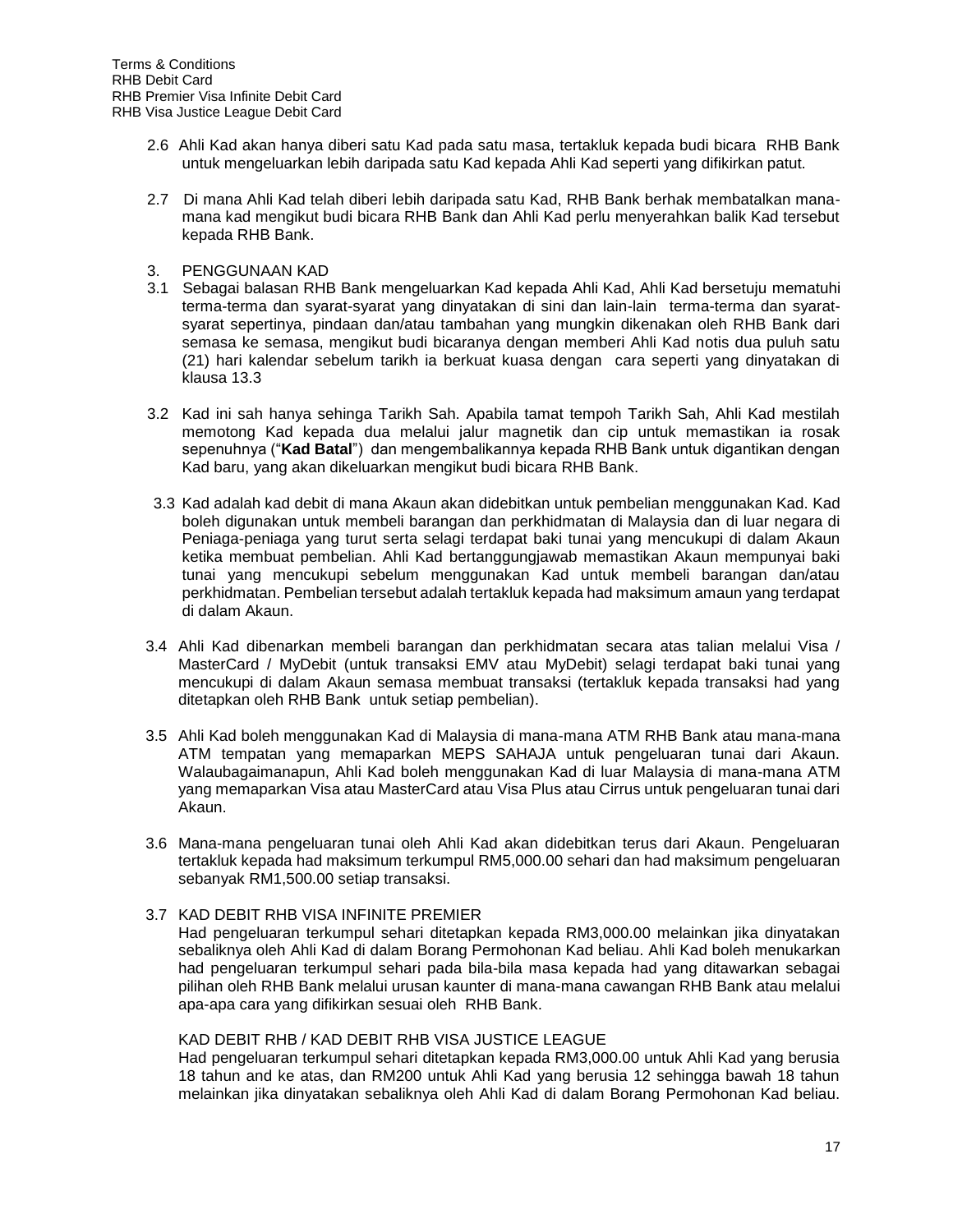Ahli Kad boleh menukarkan had pengeluaran terkumpul sehari pada bila-bila masa kepada had yang ditawarkan sebagai pilihan oleh RHB Bank melalui urusan kaunter di mana-mana cawangan RHB Bank atau melalui apa-apa cara yang difikirkan sesuai oleh RHB Bank.

## 3.8 KAD DEBIT RHB VISA INFINITE PREMIER

Had pembayaran terkumpul sehari ditetapkan kepada RM3,000.00 semasa permohonan untuk Kad dibuat melainkan jika dinyatakan sebaliknya oleh Ahli Kad di dalam borang permohonan Kad beliau. Ahli Kad boleh menukarkan had pembayaran terkumpul sehari pada bila-bila masa kepada had yang ditawarkan sebagai pilihan oleh RHB Bank melalui urusan kaunter, di manamana cawangan RHB Bank atau melalui apa-apa cara yang difikirkan sesuai oleh RHB Bank.

## KAD DEBIT RHB / KAD DEBIT RHB VISA JUSTICE LEAGUE

Had pembayaran terkumpul sehari ditetapkan kepada RM3,000.00 untuk Ahli Kad yang berusia 18 tahun and ke atas, dan RM200 untuk Ahli Kad yang berusia 12 sehingga 17 tahun semasa permohonan untuk Kad dibuat melainkan jika dinyatakan sebaliknya oleh Ahli Kad di dalam borang permohonan Kad beliau. Ahli Kad boleh menukarkan had pembayaran terkumpul sehari pada bila-bila masa kepada had yang ditawarkan sebagai pilihan oleh RHB Bank melalui urusan kaunter, di mana-mana cawangan RHB Bank atau melalui apa-apa cara yang difikirkan sesuai oleh RHB Bank.

Berkuatkuasa 1 Jun 2015, mana-mana urus niaga luar negara atau untuk transaksi untuk kad tidak hadir akan disekat secara lalai melainkan Ahli Kad memilih masuk untuk urus niaga luar negara atau untuk transaksi untuk kad tidak hadir. Sekiranya Ahli Kad telah memilih masuk dan Ahli Kad seterusnya mahu memilih keluar atau sebaliknya, Ahli Kad boleh menghubungi Pusat Perkhidmatan Pelanggan di 03-92068118 bagi Semenanjung Malaysia (disediakan 24 jam 7 hari seminggu) untuk menukar pilihan.

- 3.9 Untuk tujuan menguatkuasakan transaksi ATM dan MyDebit dengan Kad, RHB Bank akan mengeluarkan PIN dan menghantarkannya kepada Ahli Kad di atas risiko Ahli Kad sendiri. PIN adalah sulit dan tidak harus didedahkan kepada sesiapa jua di bawah apa jua keadaan atau dengan apa-apa cara sekalipun.
- 3.10 Untuk transaksi luar negara:
	- a) Ahli Kad boleh menggunakan Kad di luar Malaysia dengan Peniaga-peniaga dan di ATM yang sah.
	- b) Di mana Ahli Kad menggunakan Kad dalam transaksi yang menggunakan mata wang selain daripada Ringgit Malaysia, amaun yang didebitkan daripada Akaun akan ditukar kepada Ringgit Malaysia pada kadar tukaran semasa pada masa RHB Bank membuat pembayaran berkaitan kepada bank yang turut serta bagi transaksis tersebut.
	- c) Penggunaan Kad untuk transaksi luar negara adalah tertakluk kepada Peraturan Kawalan Tukaran Asing yang dikeluarkan oleh Bank Negara Malaysia yang mungkin dikenakan kepada transaksi seumpamanya.
- 3.11 RHB Bank boleh menetapkan Baki Dipegang untuk tujuan mana-mana transaksi debit yang bakal dilakukan pada Kad. RHB Bank berhak sepenuhnya mengikut budi bicaranya untuk meletakkan Baki Dipegang untuk tempoh sehingga tiga puluh (30) hari kalendar atau untuk tempoh yang dianggap wajar, dari semasa ke semasa. Baki Dipegang untuk transaksi petrol adalah RM200 untuk tiga (3) hari bekerja. RHB Bank akan mendebit Baki Dipegang (atau mana-mana bahagian daripadanya) atas Akaun apabila Transaksi Kad berkaitan diserahkan kepada RHB Bank untuk pembayaran. RHB Bank akan melepaskan Baki Dipegang (atau mana-mana bahagian daripadanya) jika Transaksi Kad berkaitan tidak diserahkan kepada Bank untuk pembayaran dalam tempoh yang dianggap wajar oleh RHB Bank. Ahli Kad juga bersetuju bahawa RHB Bank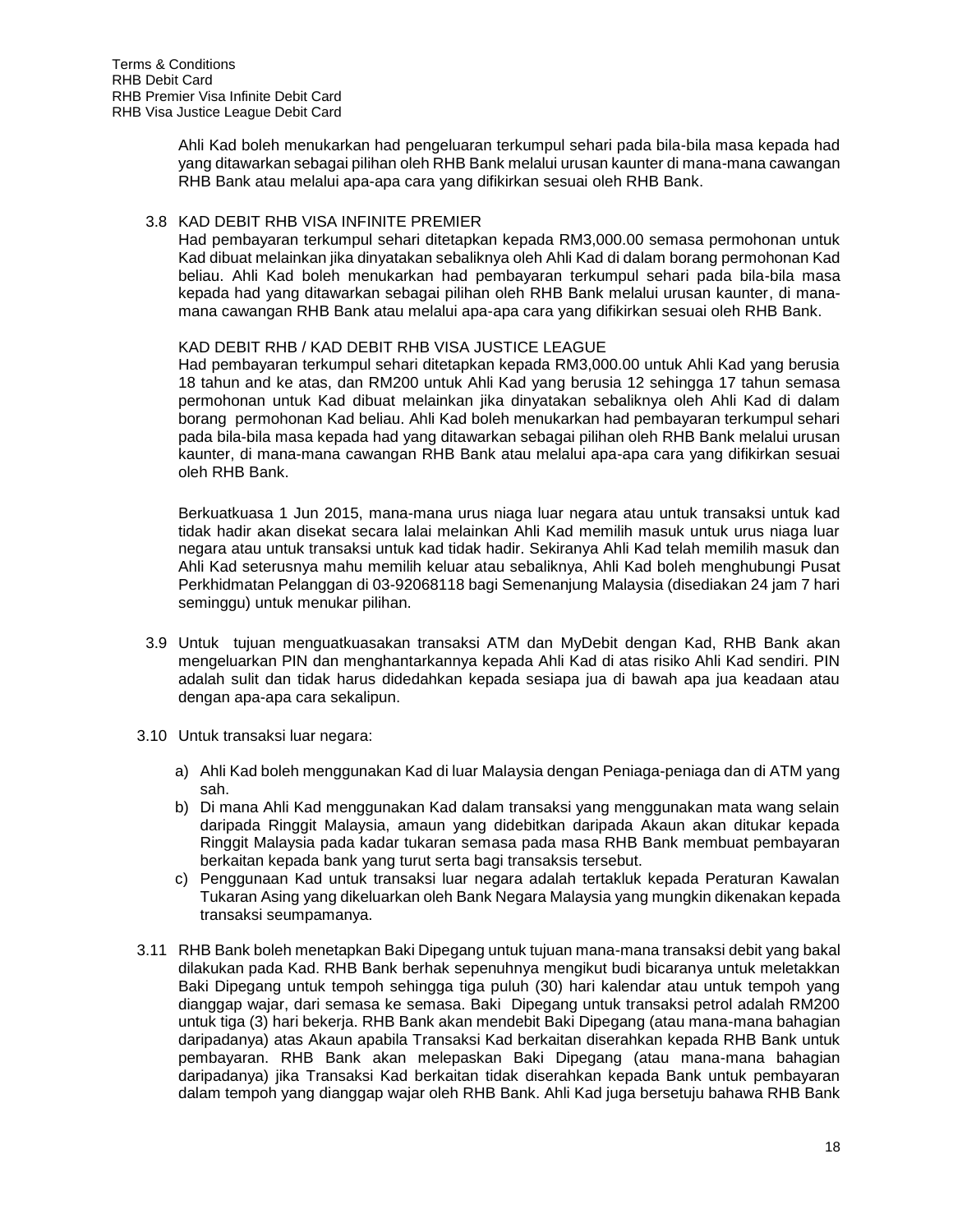berhak sepenuhnya untuk meletakkan semula pegangan ke atas Akaun dan mendebit Akaun untuk sebarang Transaksi Kad yang diserahkan untuk bayaran selepas tempoh tersebut seterusnya. Untuk mengelakkan sebarang keraguan, adalah dinyatakan di sini bahawa hak RHB Bank untuk mendebit Akaun untuk sebarang Transaksi Kad bukan sahaja terhad kepada amaun yang dipegang berhubung dengan Transaksi Kad dan RHB Bank adalah berhak sepenuhnya untuk mendebit Akaun untuk amaun penuh Transaksi Kad pada bila-bila masa. RHB Bank berhak untuk menambah amaun yang ia akan pegang untuk sebarang Transaksi Kad dalam matawang selain daripada Ringgit Malaysia sekiranya RHB Bank berpendapat bahawa amaun yang dipegang pada mulanya apabila ditukarkan kepada matawang asing tidak mencukupi untuk membayar penuh Transaksi Kad tersebut.

3.12 Untuk transaksi 3D Selamat:

Jika Ahli Kad menggunakan Kad untuk membeli barangan dan/atau perkhidmatan melalui laman internet atau portal, Ahli Kad akan bertanggungjawab sepenuhnya di atas keselamatan penggunaannya. Ahli Kad bersetuju bahawa kemasukan maklumat Kad di Internet adalah bukti mencukupi mengenai keaslian arahan tersebut. Bank tidak bertanggungjawab untuk memastikan identiti ataupun kuasa mereka yang memasukkan maklumat Ahli Kad dan Bank tidak akan bertanggungjawab untuk menggunakan maklumat Ahli Kad samada orang tersebut adalah dibenarkan atau tidak dibenarkan sah dan tidak kira apa jua keadaan yang timbul pada waktu transaksi. Namun, pihak Bank mempunyai budi bicara untuk tidak membuat transaksi tersebut di internet jika Bank meragui keasliannya dan jika pada fikiran kami ia adalah tidak mengikut undang-undang ataupun dikira tidak sesuai atau untuk apa-apa sebab yang lain.

3.13 Ahli Kad mengakui bahawa baki yang dibutirkan menerusi ATM, internet atau lain-lain terminal atau saluran yang disediakan kepada Ahli Kad tidak termasuk deposit yang belum disahkan oleh RHB Bank dan cek yang dikeluarkan oleh Ahli Kad yang belum diproses oleh RHB Bank. Baki yang dibutirkan menerusi ATM, internet atau lain-lain terminal atau saluran yang disediakan kepada Ahli Kad tidak boleh dianggap sebagai baki muktamad akaun Ahli Kad.

## 4. WAAD OLEH AHLI KAD

Ahli Kad berwaad dengan RHB Bank seperti berikut:

- a) bahawa hanya Ahli Kad berhak menggunakan Kad yang dikeluarkan atas nama Ahli Kad dengan Peniaga;
- b) jika Kad dilaporkan hilang atau dicuri dan kad gantian telah dikeluarkan oleh RHB Bank dan Kad yang hilang atau dicuri kemudiannya dijumpai semula ("Kad Dijumpai Semula"), maka Ahli Kad akan serta-merta menghapuskan Kad Dijumpai Semula dengan menggunting Kad kepada dua melalui jalur magnetik dan cip untuk memastikan ia rosak sepenuhnya ("Kad Batal") dan mengembalikannya kepada RHB Bank;
- c) untuk segera memberitahu RHB Bank secara bertulis tentang sebarang perubahan butiran Ahli Kad yang diberi kepada RHB Bank semasa permohonan kad dan untuk memberi RHB Bank lain-lain butiran seperti yang diminta oleh RHB Bank dari semasa ke semasa;
- d) untuk mematuhi Terma-terma & Syarat-syarat yang dinyatakan di sini (yang mungkin dipinda oleh RHB Bank dari semasa ke semasa dengan memberi Ahli Kad notis dua puluh satu (21) hari kalendar) dan semua syarat lain untuk penggunaan Kad yang mungkin dikenakan oleh RHB Bank dari semasa ke semasa;
- e) tidak akan menggunakan Kad untuk apa jua aktiviti yang menyalahi undang-undang, termasuk tetapi tidak terhad kepada perbankan atas talian yang menyalahi undang-undang, pertaruhan atau perjudian. RHB Bank berhak sepenuhnya untuk menamatkan kemudahan Kad sekiranya Ahli Kad didapati menggunakan Kad untuk aktiviti yang menyalahi undang-undang;
- f) transaksi menggunakan Kad dan wang atau dana untuk digunakan bagi menambah nilai Kad tidak diperolehi dari mana-mana sumber haram atau berhubung dengan aktiviti yang menyalahi undang-undang.
- g) untuk segera memberitahu RHB Bank setelah mendapati bahawa kad debit hilang, dicuri, ada transaksi tidak sah telah berlaku or PIN mungkin telah dikompromikan.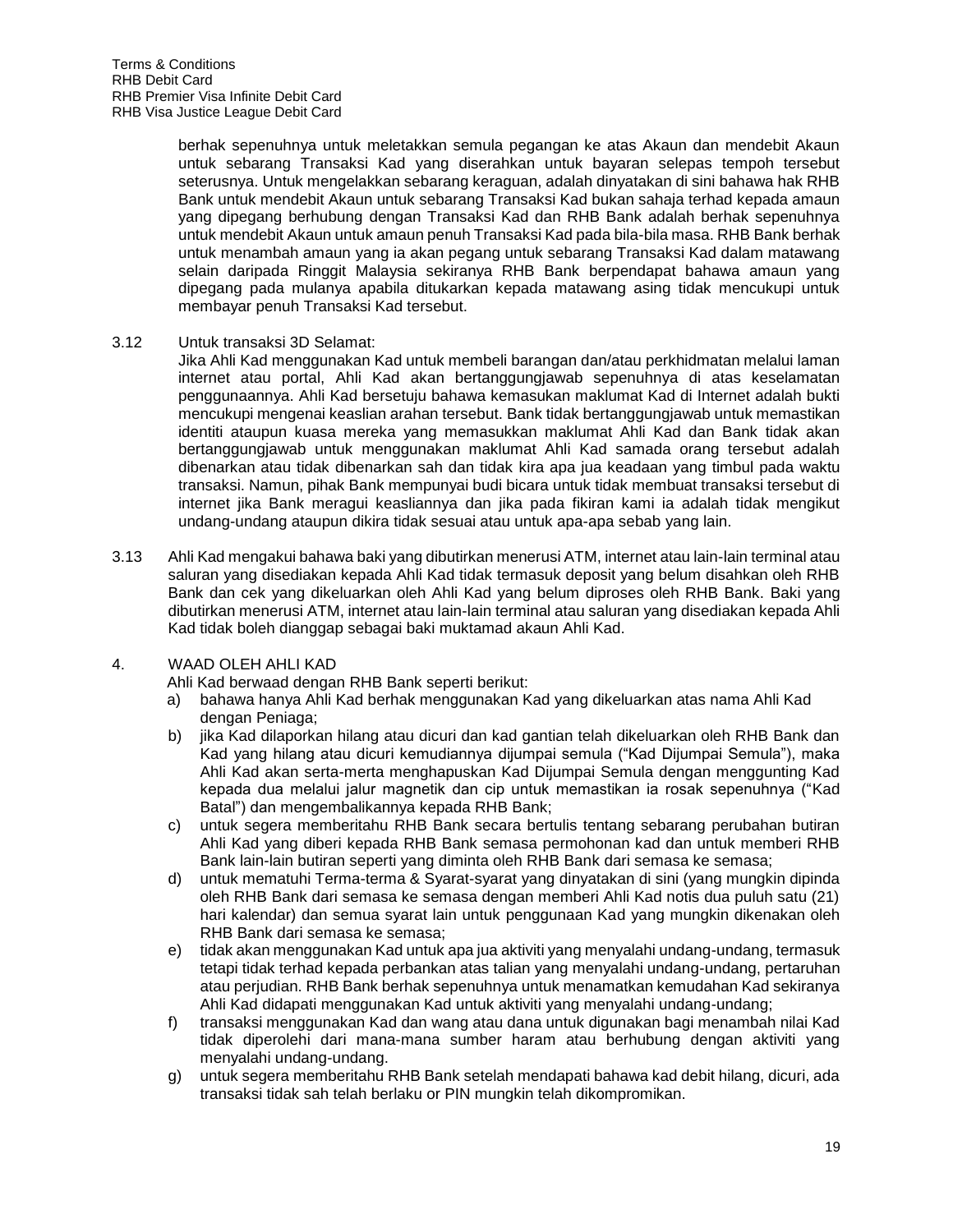- h) Untuk segera memberitahu RHB Bank sebaik sahaja menerima notifikasi transaksi perkhidmatan pesanan ringkas (SMS) jika transaksi itu tidak dibenarkan.
- i) periksa penyata akaun dan laporkan sebarang percanggahan dengan segera.
- j) mengambil langkah yang munasabah untuk memastikan kad debit dan PIN selamat sepanjang masa, termasuk di tempat kediaman pemegang kad. Ini termasuk tidak:
	- i. mendedahkan butiran kad debit atau PIN kepada mana-mana orang lain
	- ii. menulis nombor PIN pada kad debit, atau pada apa-apa yang disimpan berdekatan dengan kad debit;
	- iii. menguna PIN yang dipilih dari tarikh lahir pemegang kad, kad pengenalan, pasport, lesen memandu atau nombor kenalan; dan
	- iv. membenarkan orang lain menggunakan kad debit dan PIN

## 5. PENARIKAN / PENGGANTUNGAN PENGGUNAAN KAD

- 5.1 Semua Kad adalah hak milik RHB Bank yang berhak sepenuhnya pada bila-bila masa mengikut budi bicaranya menarik balik Kad atau menggantung penggunaannya atau menolak sebarang Transaksi dalam apa-apa jua keadaan sepertimana yang difikirkan sesuai oleh RHB Bank.
- 5.2 Dengan penarikan, penggantungan atau pembatalan penggunaan Kad, Ahli Kad akan segera mengembalikan "Kad Batal" kepada RHB Bank.

#### 6. PENAFIAN LIABILITI RHB BANK

- 6.1 RHB Bank tidak boleh dipertanggungjawabkan untuk sebarang tindakan atau peninggalan oleh Peniaga termasuk keengganan Peniaga menerima Kad Debit atau apa-apa jua kerosakan atau kekurangan dalam barangan atau perkhidmatan yang dibekalkan oleh Peniaga. Ahli Kad akan menyelesaikan semua rungutan, tuntutan dan pertelingkahan dengan Peniaga secara terus dan bukannya menerusi RHB Bank. Ahli Kad bersetuju tidak akan membabitkan RHB Bank dalam tuntutan dan/atau pertelingkahan sedemikian atau tindakan undang-undang terhadap Peniaga tersebut. RHB Bank tidak boleh dipertanggungjawabkan untuk sebarang bayaran tertangguh kepada Peniaga tanpa mengambil kira sebarang tuntutan dan/atau pertelingkahan di antara Ahli Kad dan Peniaga. Andainya wujud pertelingkahan tentang sebarang transaksi, amaun yang dipotong untuk bayaran transaksi tersebut tidak akan dikembalikan sehingga Ahli Kad dibebaskan daripada sebarang liabiliti berhubung dengan transaksi tersebut.
- 6.2 Ahli Kad akan mengecualikan RHB Bank daripada semua liabiliti jika Kad tidak diterima oleh mana-mana Peniaga atau di dalam mana-mana transaksi atas talian atau ATM.
- 6.3 RHB Bank menafikan semua liabiliti untuk apa-apa jua kegagalan memenuhi sebarang obligasi tidak kira bagaimana kegagalan tersebut boleh berlaku dan tidak kira sama ada kegagalan tersebut berada di dalam atau di luar kawalan RHB Bank.
- 6.4 Tanpa prejudis terhadap keumuman yang sebelum ini, Ahli Kad bersetuju tidak akan membuatkan RHB Bank bertanggungjawab andainya RHB Bank tidak dapat menunaikan keseluruhan atau sebahagian obligasinya di bawah Terma-terma & Syarat-syarat ini, yang disebabkan secara langsung atau tidak langsung oleh kegagalan mana-mana alat mekanikal atau elektronik, sistem pemprosesan data, talian transmisi, pertelingkahan perindustrian, kerosakan elektrik, mana-mana tindakan di luar kawalan RHB Bank atau mana-mana bencana alam.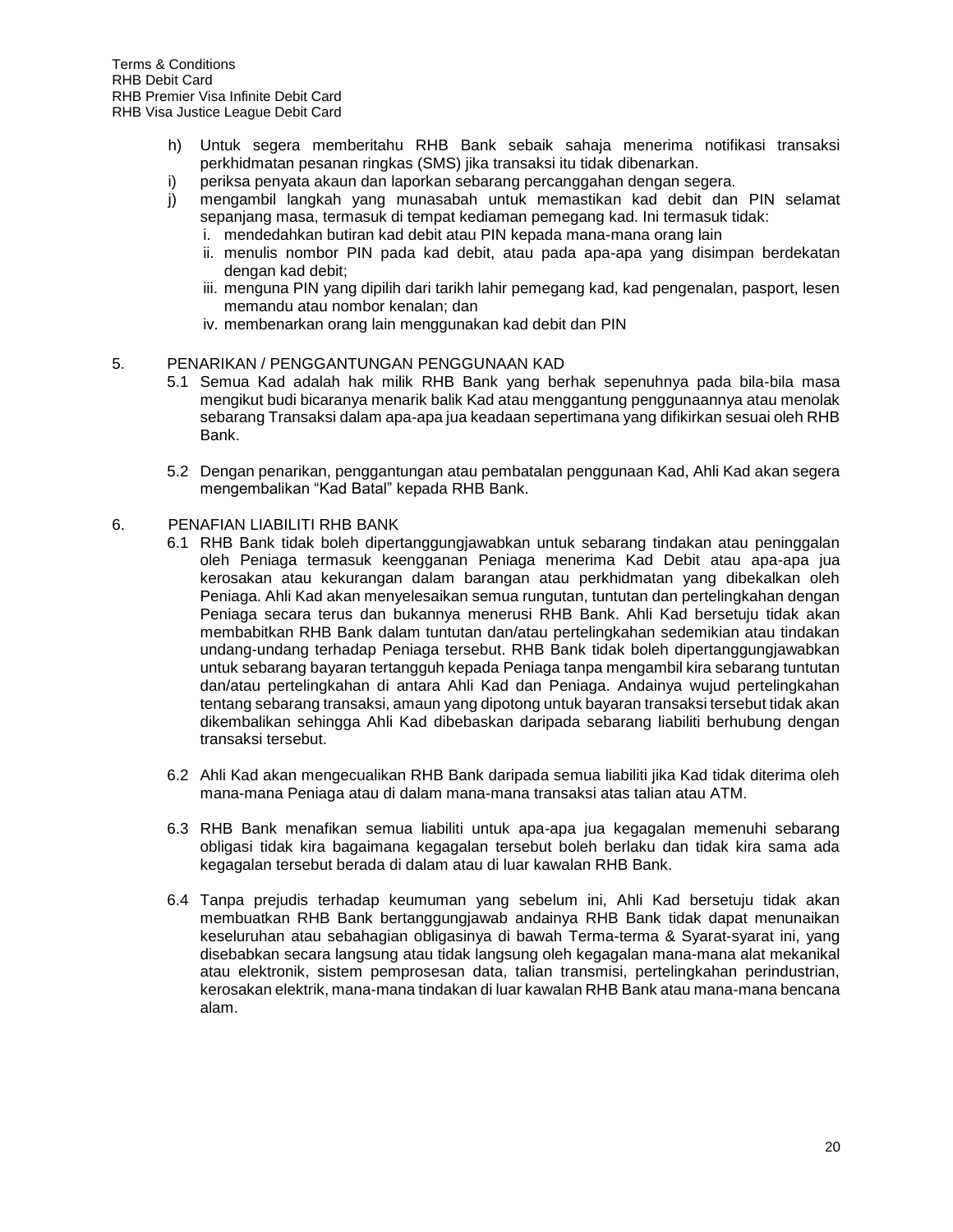#### 7. YURAN DAN CAJ

#### 7.1 KAD DEBIT RHB – RM12

RHB Bank berhak mengenakan yuran pengeluaran sebanyak RM12.00 (termasuk apa-apa cukai terpakai yang dikenakan dari semasa ke semasa) untuk tahun pertama pengeluaran kad. Semua Ahli Kad dan pemegang akaun bersama diwajibkan membuat bayaran tahunan kepada RHB Bank sebanyak RM12.00 (termasuk apa-apa cukai terpakai yang dikenakan dari semasa ke semasa) masing-masing untuk Kad atau seperti yang ditetapkan oleh RHB Bank dengan mengambil kira kriteria pratetap yang ditentukan oleh RHB Bank mengikut polisi RHB Bank dari semasa ke semasa dan mana-mana peraturan atau garis panduan yang mungkin dikeluarkan dari semasa ke semasa oleh pihak berkuasa terbabit berhubung Kad dan/atau RHB Bank.

## KAD DEBIT RHB – RM8

RHB Bank berhak mengenakan yuran pengeluaran sebanyak RM8.00 (termasuk apa-apa cukai terpakai yang dikenakan dari semasa ke semasa) untuk tahun pertama pengeluaran kad. Semua Ahli Kad diwajibkan membuat bayaran tahunan kepada RHB Bank sebanyak RM8.00 (termasuk apa-apa cukai terpakai yang dikenakan dari semasa ke semasa) untuk Kad atau seperti yang ditetapkan oleh RHB Bank dengan mengambil kira kriteria pratetap yang ditentukan oleh RHB Bank mengikut polisi RHB Bank dari semasa ke semasa dan manamana peraturan atau garis panduan yang mungkin dikeluarkan dari semasa ke semasa oleh pihak berkuasa terbabit berhubung Kad dan/atau RHB Bank.

## KAD DEBIT RHB VISA INFINITE PREMIER

RHB Bank berhak mengenakan yuran pengeluaran sebanyak RM50.00 (termasuk apa-apa cukai terpakai yang dikenakan dari semasa ke semasa) untuk tahun pertama pengeluaran kad. Yuran pengeluaran sebanyak RM50.00 (termasuk apa-apa cukai terpakai yang dikenakan dari semasa ke semasa) adalah dikecualikan pada tahun pertama seperti yang ditentukan oleh RHB Bank mengikut polisi RHB Bank dari semasa ke semasa dan manamana peraturan atau garis panduan yang mungkin dikeluarkan dari semasa ke semasa oleh pihak berkuasa yang mempunyai bidang kuasa berhubung dengan Kad dan/atau RHB Bank.

Bagi tahun berikutnya, Ahli Kad layak menikmati pengecualian yuran tahunan sekiranya:

- (a) minimum RM5,000.00 atau lebih transaksi Debit ATAU
- (b) Sekurang-kurangnya 5 kali Transaksi Debit setahun

## KAD DEBIT RHB VISA JUSTICE LEAGUE

RHB Bank berhak mengenakan yuran pengeluaran sebanyak RM15.00 (termasuk apa-apa cukai terpakai yang dikenakan dari semasa ke semasa) untuk tahun pertama pengeluaran kad. Semua Ahli Kad diwajibkan membuat bayaran tahunan kepada RHB Bank sebanyak RM12.00 (termasuk apa-apa cukai terpakai yang dikenakan dari semasa ke semasa) untuk Kad atau seperti yang ditetapkan oleh RHB Bank dengan mengambil kira kriteria pratetap yang ditentukan oleh RHB Bank mengikut polisi RHB Bank dari semasa ke semasa dan mana-mana peraturan atau garis panduan yang mungkin dikeluarkan dari semasa ke semasa oleh pihak berkuasa terbabit berhubung Kad dan/atau RHB Bank.

7.2 Ahli Kad akan membayar RHB Bank caj perkhidmatan sebanyak RM1.00\* setiap pengeluaran di mana-mana ATM MEPS, RM4.00\* setiap pengeluaran di mana-mana ATM MEPS Bank Asing dan RM12.00\* setiap pengeluaran di semua ATM lain menerusi rangkaian Visa/MasterCard. \* (termasuk apa-apa cukai terpakai yang dikenakan dari semasa ke semasa)

## KAD DEBIT RHB VISA INFINITE PREMIER

Ahli Kad layak menikmati pengecualian caj perkhidmatan sebanyak RM1.00 (termasuk apa-apa cukai terpakai yang dikenakan dari semasa ke semasa) bagi setiap pengeluaran di mana-mana ATM MEPS.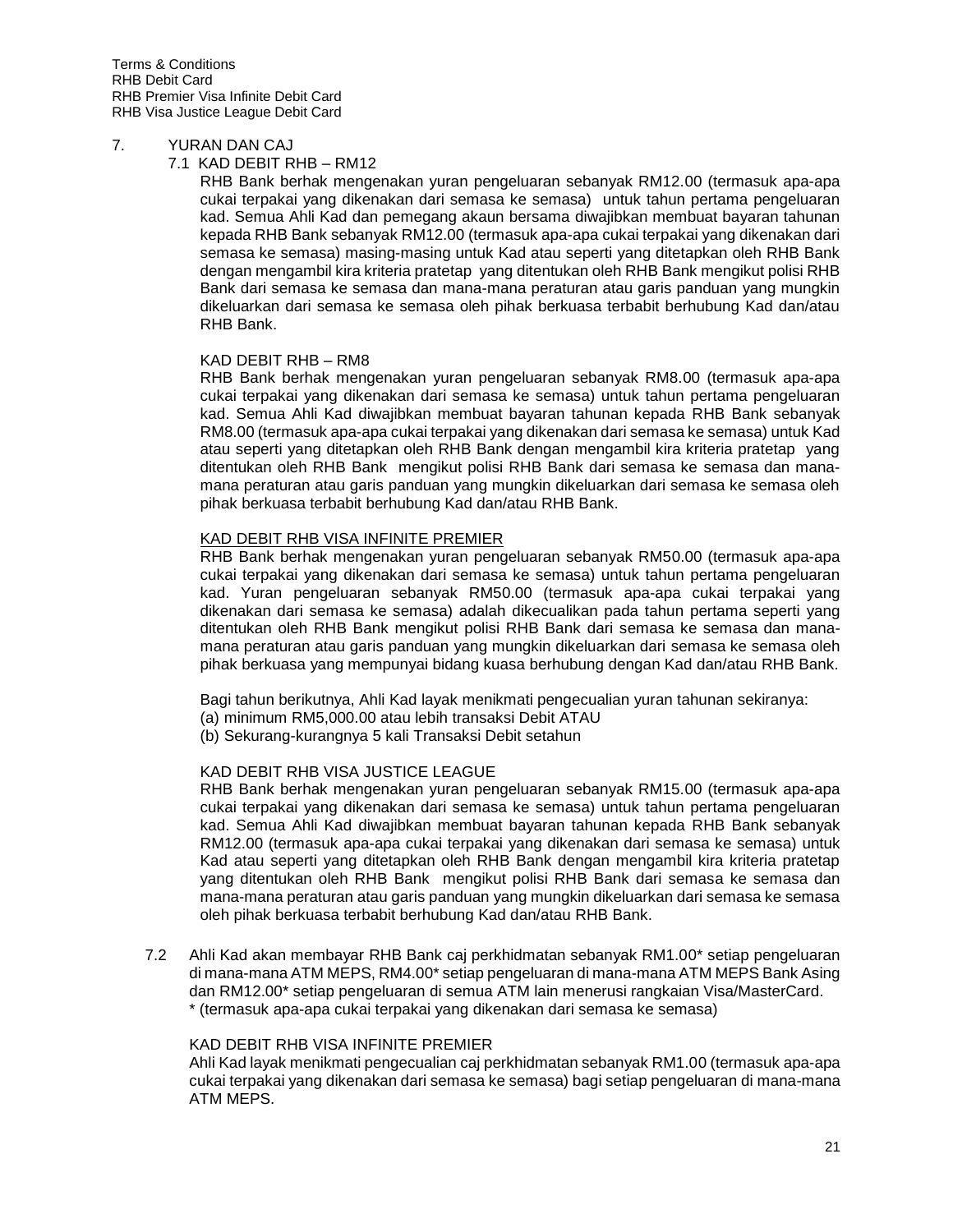- 7.3 Ahli Kad akan membayar RHB Bank 1% daripada jumlah amaun yang ditukar yang dibil kepada Ahli Kad sebagai yuran pentadbiran untuk sebarang transaksi dalam matawang asing.
- 7.4 Salinan penyata Akaun akan diberi kepada Ahli Kad berdasarkan jenis akaun Simpanan/Semasa yang dirangkaikan dengan akaun kad debit. Sebagai alternatif, Ahli Kad boleh menyemak baki Akaun dan butiran transaksi menerusi laman web RHB Online Banking.
- 7.5 Tertakluk kepada ketersediaan, Ahli Kad boleh memohon untuk salinan draf jualan pada yuran perkhidmatan RM20.00 (termasuk apa-apa cukai terpakai yang dikenakan dari semasa ke semasa) setiap draf jualan atau yuran lain seperti yang ditetapkan oleh RHB Bank mengikut budi bicaranya.
- 7.6 KAD DEBIT RM12 / KAD DEBIT RHB VISA INFINITE PREMIER Yuran RM15.00 akan dikenakan untuk setiap penggantian Kad Visa atau MasterCard.

KAD DEBIT RHB – RM8 Yuran RM12.00 akan dikenakan untuk setiap penggantian Kad Visa atau MasterCard.

KAD DEBIT RHB VISA JUSTICE LEAGUE Yuran RM18.00 akan dikenakan untuk setiap penggantian Kad Visa atau MasterCard.

- 7.7 Sebarang kos atau caj yang perlu dibayar oleh Ahli Kad akan didebitkan ke Akaun dan dibutirkan dalam penyata Akaun. Sebarang kos atau caj yang dibayar oleh Ahli Kad tidak akan dikembalikan dalam apa-apa jua keadaan.
- 7.8 Andainya Akaun tidak mempunyai baki yang mencukupi untuk membayar apa jua transaksi atau amaun yang perlu dibayar oleh Ahli Kad, termasuk tetapi tidak terhad kepada sebarang faedah, yuran, caj atau lain-lain bayaran kepada RHB Bank, maka RHB Bank berhak sepenuhnya untuk memindah atau menguruskan pindahan dana yang mencukupi dari mana-mana akaun lain yang dimiliki Ahli Kad dengan RHB Bank ke Akaun tersebut dengan memberi Ahli Kad notis tujuh (7) hari kalendar sebelum tarikh ia berkuat kuasa dalam cara seperti yang dinyatakan di klausa 13.4 (a) dan (b).
- 7.9 Yuran atau caj yang tersebut boleh berubah pada bila-bila masa dan dari semasa ke semasa mengikut budi bicara RHB Bank dengan memberi Ahli Kad notis dua puluh satu (21) hari kalendar sebelum tarikh ia berkuat kuasa dalam cara seperti yang dinyatakan di klausa 13.4(a) dan (b).
- 7.10 Bagi mengelakkan keraguan, Ahli Kad hendaklah menanggung semua yuran professional, cukai (termasuk tetapi tidak terhad kepada apa-apa cukai terpakai yang dikenakan dari semasa ke semasa), dan perbelanjaan luar jangka yang ditanggung dan apa-apa fi lain, perbelanjaan atau tindakan sewajarnya berkenaan dengan produk ini.

# 8. PENYATA

8.1 Penyata berkala untuk Akaun yang dipegang oleh Ahli Kad yang membutirkan Transaksi Debit, yuran dan caj serta semua transaksi pengeluaran ATM yang dilakukan oleh Ahli Kad termasuk mana-mana bayaran atau kredit yang dilakukan dan dirakamkan oleh RHB Bank akan dihantar kepada Ahli Kad secara bulanan untuk akaun Semasa atau suku tahunan untuk akaun Simpanan tanpa buku akaun atau mengikut jangka masa lain yang ditetapkan mengikut budi bicara RHB Bank, seterusnya dirujuk sebagai Tarikh Penyata. Atau, Ahli Kad boleh mengakses transaksi terperinci dengan mendaftar untuk perkhidmatan perbankan internet RHB Bank, [www.rhbgroup.com.](http://www.rhbgroup.com/)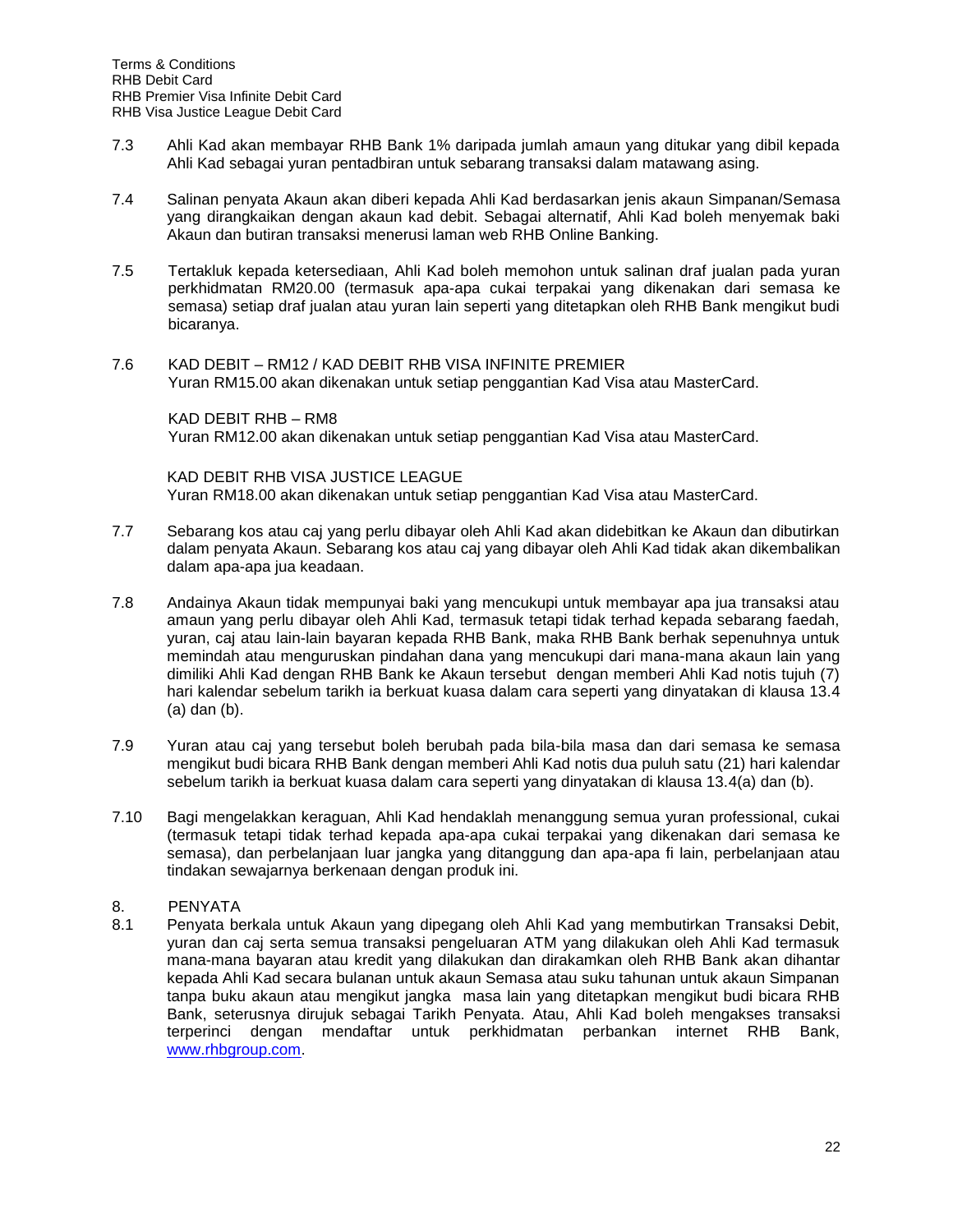- 8.2 Rekod dan butiran yang dicatatkan ke dalam Akaun dengan RHB Bank seperti yang dibutirkan di dalam Penyata akan dianggap sebagai tepat dan mengikat Ahli Kad kecuali Ahli Kad memberi notis kepada RHB Bank dalam masa empat belas (14) hari kalendar dari tarikh penyata.
- 8.3 Setelah menerima maklumat daripada Pemegang Kad dalam tempoh masa yang ditetapkan, RHB Bank akan meneliti semula transaksi yang dipertikaikan untuk membuat pembetulan, jika perlu. Sila ambil perhatian bahawa RHB Bank akan mengambil tindakan sewajarnya termasuk membuat laporan polis dan tindakan mahkamah (jika perlu) terhadap pelanggan yang cuba melakukan penipuan pada transaksi yang dipertikaikan. Operasi Klausa tidak tidak akan sekali-kali mempengaruhi tanggungjawab Pemegang Kad di bawah Klausa 7 DENGAN SYARAT sebarang amaun yang perlu dibayar kepada atau oleh Pemegang Kad akan dikreditkan atau didebitkan ke dalam Akaun.

## 9. PROGRAM GANJARAN

9.1 Program Ganjaran sah untuk Ahli Kad yang memiliki Kad dan Akaun yang aktif dan bagus. Ahli Kad tidak layak menyertai apa-apa jua program ganjaran lain yang ditawarkan oleh RHB Bank berhubung dengan lain-lain kad yang dikeluarkan oleh RHB Bank selain Kad ini. Selain itu, pemegang kad-kad yang dikeluarkan oleh RHB Bank selain Kad ini tidak layak menyertai Program Ganjaran kecuali ditentukan oleh RHB Bank.

#### 9.2 KAD DEBIT RHB – RM12 / KAD DEBIT RHB VISA JUSTICE LEAGUE

Tertakluk kepada syarat yang terkandung di sini, Ahli Kad layak untuk 0.5% Wang Tunai Kembali bagi setiap transaksi RM1.00 berhubung dengan pembelian yang dibuat dengan Kad di luar negara.

#### KAD DEBIT RHB VISA INFINITE PREMIER

Tertakluk kepada syarat yang terkandung di sini, Ahli Kad layak untuk 1.0% Wang Tunai Kembali bagi setiap transaksi bernilai RM1.00 untuk pembelian yang dibuat dengan Kad di luar negara.

- 9.3 RHB Bank berhak mengikut budi bicaranya meminda atau merombak peratusan Wang Tunai Kembali yang diberi untuk setiap transaksi RM1.00 dengan Kad dengan memberi notis terlebih dahulu kepada Ahli Kad.
- 9.4 Tiada Wang Tunai Kembali akan diberi berhubung dengan mana-mana pengeluaran tunai menggunakan Kad daripada Akaun. Tiada Wang Tunai Kembali akan diberi berhubung dengan mana-mana transaksi tanpa tandatangan yang dibuat menggunakan Kad.
- 9.5 Wang Tunai Kembali akan dikreditkan ke dalam akaun kad pelanggan secara bulanan.
- 9.6 Tiada Wang Tunai Kembali akan diberi dengan pembatalan Kad atau ketika status tidak aktif Kad seperti yang ditetapkan oleh RHB Bank mengikut budi bicaranya.
- 9.7 RHB Bank berhak, mengikut budi bicaranya, meminda, mengubah atau membatalkan mana-mana Wang Tunai Kembali daripada mana-mana Ahli Kad atau Akaun dengan memberi Ahli Kad notis dua puluh hari (21) hari kalendar sebelum tarikh ia berkuat kuasa dalam cara seperti yang dinyatakan di klausa 13.4 (a) dan (b).

#### 10. KEHILANGAN / KECURIAN KAD

- 10.1 Ahli Kad mestilah sentiasa berhati-hati untuk mengelak kehilangan, kecurian dan salah letak kad dan pendedahan nombor pengenalan diri (PIN) dan mempunyai tanggungjawab untuk tidak membenarkan pihak ketiga menggunakan kad atau PIN.
- 10.2 Ahli Kad mesti melaporkan kepada RHB Bank sebaik sahaja boleh berbuat demikian dalam tempoh yang munasabah selepas mengetahui kad telah hilang atau dicuri atau PIN didedahkan, salah letak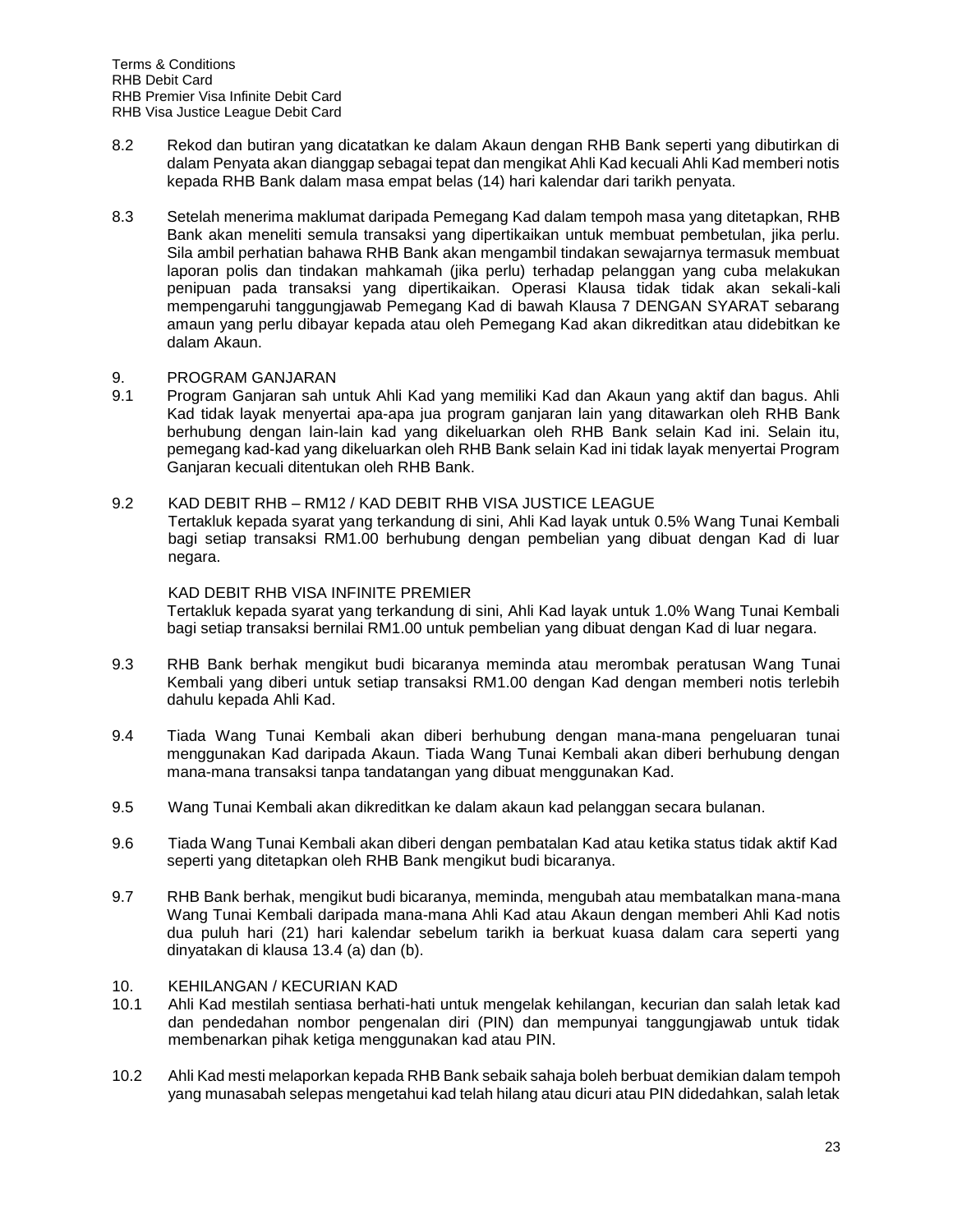atau dikompromi. Ahli Kad juga mesti membuat laporan polis berhubung dengan kejadian tersebut dan satu salinan laporan tersebut hendaklah diberikan kepada RHB Bank.

- 10.3 Ahli Kad boleh menghubungi Pusat Perkhidmatan Pelanggan di 03-92068118 (disediakan 24 jam 7 hari seminggu) (Untuk Kad Debit RHB Visa Infinite – 03 92061111) atau layari [www.rhbgroup.com](http://www.rhbgroup.com/) atau kunjungi mana-mana cawangan RHB yang berdekatan dengan tempat anda.
- 10.4 Ahli Kad bertanggungjawab ke atas urus niaga tanpa kebenaran berasaskan PIN jika ahli Kad:
	- a) Melakukan penipuan;
	- b) Lewat memberitahu pihak Bank secept yang dapat dilaksanakan selepas mendapat tahu kehilangan penggunaan tanpa kebenaran ke atas Kad Debit ahli Kad;
	- c) Secara sukarela mendedahkan PIN kepada orang lain; atau
	- d) Merekodkan PIN ahli Kad pada Kad Debit ahli Kad atau pada apa-apa yang disimpan berdekatan.

Ahli Kad bertanggungjawab ke atas urus niaga tanpa kebenaran yang memerlukan pengesahan tandatangan atau dengan kad tanpa sentuh jika Ahli Kad:

- a) Melakukan penipuan;
- b) Lewat memberitahu pihak Bank secepat yang dapat dilaksanakan selepas mendapat tahu kehilangan penggunaan tanpa kebenaran ke atas Kad Debit ahli Kad;
- c) Merekodkan PIN anda pada Kad Debit ahli Kad atau pada apa-apa yang disimpan berdekatan
- d) meninggalkan kad debit ahli Kad atau item yang mengandungi kad debit, tanpa jagaan di tempat-tempat yang boleh dilihat dan boleh diakses kepada yang lain; atau
- e) secara sukarela membenarkan orang lain menggunakan kad debit ahli Kad.
- 10.5 Keputusan RHB Bank dalam penentuan liabiliti Ahli Kad jika kad hilang atau dicuri atau salah letak atau dimana PIN anda telah didedahkan, salah letak atau dikompromi, hendaklah dianggap muktamad dan diwajibkan untuk Ahli Kad.
- 10.6 RHB Bank tidak terikat untuk mengeluarkan Kad gantian susulan daripada kehilangan atau kecurian atau penggunaan Kad yang tidak dibenarkan. Andainya RHB Bank mengeluarkan Kad gantian, RHB Bank berhak mengenakan syarat dan yuran atau caj sepertimana yang difikirkan sesuai mengikut budi bicaranya.
- 10.7 Di mana kad yang hilang atau dicuri dijumpai, Ahli Kad bersetuju untuk tidak menggunakan perkhidmatan kad tersebut dan memulangkannya kepada RHB Bank. RHB Bank mungkin, tetapi tidak semestinya, akan mengganti kad yang hilang atau dicuri tersebut kepada Ahli Kad.
- 10.8 Dalam keadaan tertentu, peraturan skim kad membenarkan Ahli Kad untuk mengenakan kembali ("chargeback") ke Pedagang dengan siapa transaksi telah dibuat (jika "chargeback" boleh didapat) tertakluk kepada aduan atau pertikaian yang telah dibuat kepada RHB Bank oleh Ahli Kad secara bertulis dalam tempoh dua puluh (20) hari dari tarikh transaksi dengan dalam satu kenyataan akaun pelanggan dan Ahli Kad telah menyediakan maklumat yang perlu diminta oleh Bank untuk menyokong caj balik dalam tempoh masa yang diminta.

## 11. BUKTI MUKTAMAD

Ahli Kad dengan ini berwaad dengan RHB Bank untuk menerima sebagai bukti muktamad terhadap Ahli Kad dalam mana-mana tindakan undang-undang dan untuk semua tujuan sekalipun:

- a) penyata yang dikeluarkan oleh RHB Bank adalah bukit muktamad tentang keterhutangan Ahli Kad terhadap RHB Bank;
- b) sijil daripada pegawai RHB Bank yang disahkan adalah bukti muktamad isu tersebut samada notis tentang apa jua perkara yang timbul daripada Perjanjian ini telah diberi kepada Ahli Kad;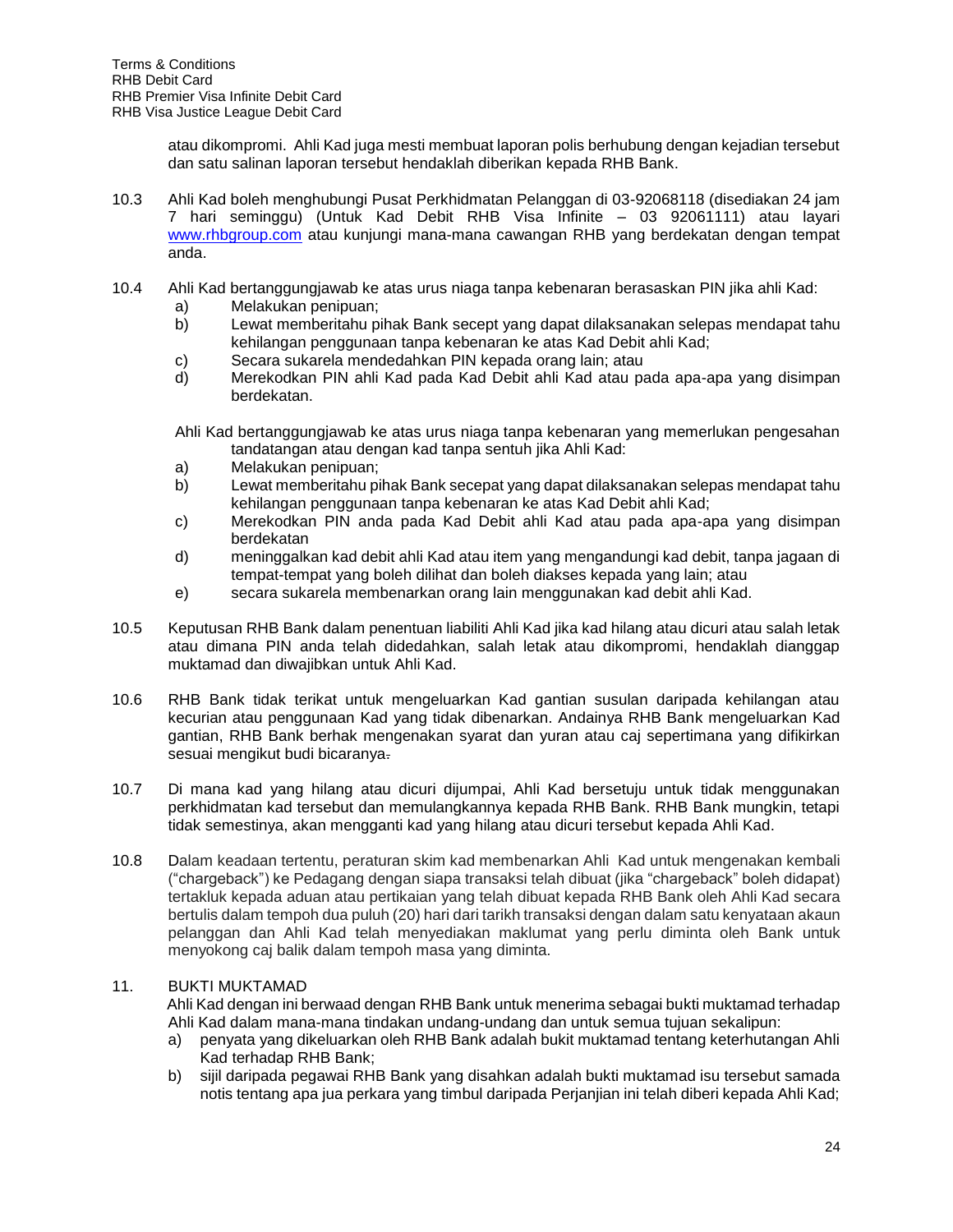c) mana-mana rekod yang disimpan oleh RHB Bank merupakan bukti muktamad tentang amaun Wang Tunai Kembali / Mata Ganjaran Kad Kelab yang diperoleh atau diberi kepada Kad atau Ahli Kad.

# 12. NOTIS

- 12.1 Mana-mana komunikasi yang dirujuk dalam Persetujuan ini akan dianggap telah diterima oleh Ahli Kad jika ditinggalkan atau dihantar menerusi pos biasa yang diperakui ke alamat terakhir Ahli Kad atau diiklankan dalam mana-mana media termasuklah internet seperti yang ditetapkan oleh RHB Bank.
- 12.2 Penyampaian mana-mana notis atau proses mahkamah akan dianggap telah berkuatkuasa pada tarikh penghantaran jika menerusi serahan tangan atau dalam kes pos, pada Hari Perniagaan kedua selepas diposkan kepada Ahli Kad ke alamat terakhir yang diberi kepada RHB Bank atau pada tarikh mana-mana iklan oleh RHB Bank.

## 13. DAN LAIN-LAIN

- 13.1 Dalam hal di mana Ahli Kad telah memilih "ya" berkaitan dengan pendedahan maklumat untuk tujuan silang ("cross selling"), pemasaran jualan dan promosi dan persetujuan seterusnya serta memberi kuasa untuk pemindahan maklumat untuk sebarang tujuan, termasuk tetapi tidak terhad kepada penilaian kredit, untuk menggunakan, menganalisa dan menilai maklumat untuk tujuan memperbaiki dan meneruskan penyediaan produk dan perkhidmatan oleh Bank di dalam permohonan Kad dan Ahli Kad kemudian ingin memilih "tidak" atau sebaliknya, Ahli Kad boleh menghubungi Pusat Perkhidmatan Pelanggan RHB untuk menukar pilihan tersebut.
- 13.2 Sekiranya terdapat sebarang kemas kini berkenaan dengan maklumat akaun / Common Reporting Standard, Ahli Kad bersetuju untuk memaklumkan pihak RHB dan memberi bukti dokumen yang diperlukan dalam tempoh tiga puluh (30) hari dari tarikh perubahan tersebut. Ahli Kad mengizinkan dan memberi kebenaran kepada pihak RHB untuk mengambil sebarang tindakan berikut, jika berkenaaan:
	- 13.2.1 Mengenakan sebarang penahanan bayaran cukai yang berkenaaan ke atas akaun tersebut.
	- 13.2.2 Melaporkan atau mendedahkan maklumat relevan berhubung dengan akaun tersebut.
	- 13.2.3 Menamatkan (dengan notis terlebih dahulu) hubungan kontrak di antara saya/kami dengan pihak RHB Bank.
- 13.3 Jika mana-mana peruntukan didapati tidak sah atau tidak boleh dikuatkuasakan, secara keseluruhan atau sebahagiannya, di bawah mana-mana penggubalan semula undang-undang, maka peruntukan selebihnya akan kekal berkuatkuasa sepenuhnya.
- 13.4 RHB Bank berhak sepenuhnya untuk menambah, memotong, mengubah atau meminda sebarang Terma-terma dan Syarat-syarat yang terkandung di sini termasuk penukaran bayaran-bayaran dan caj-caj, pada bila-bila masa dan dari semasa ke semasa dengan memberi notis tidak kurang daripada dua puluh satu (21) hari kalendar kepada Ahli Kad sebelum tarikh berkuatkuasa. Mengikut budi bicara RHB Bank, notis untuk penambahan atau pindaan akan berkuatkuasa melalui:-
	- (a) Paparan notis tersebut di premis RHB Bank dan cawangan-cawangannya atau dengan menghantar notis tersebut kepada Ahli Kad; ataupun
	- (b) Makluman Khidmat Pesanan Ringkas (Short Message Services SMS) kepada Ahli Kad atau dengan memaparkan notis tersebut melalui laman web RHB Bank.
- 13.5 Jika Ahli Kad tidak bersetuju dengan pindaan tersebut, Ahli Kad boleh, dalam masa tujuh (7) hari kalendar selepas diberi notis oleh RHB Bank, membatalkan penggunaan Kad mengikut Klausa 5.